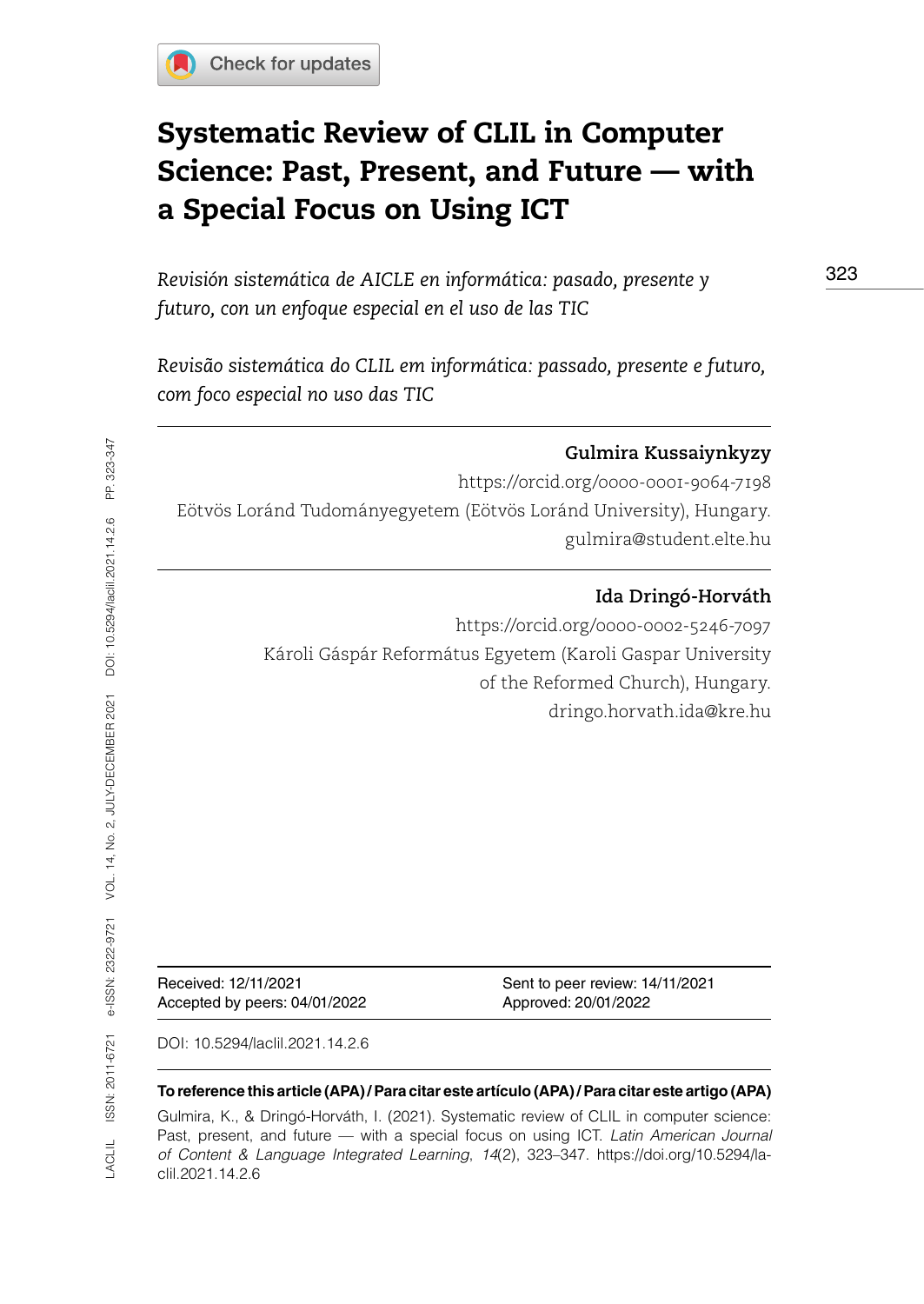**ABSTRACT.** Computer science is regarded one of the subjects best suited for teaching with ICT-supported CLIL, as the English language is the lingua franca of computing, and the computer science classroom is an ideal place to apply digital technologies. This paper aims to explore the role of content and language integrated learning (CLIL) in the teaching and learning of computer science in English – focusing especially on using information and communication technology (ICT). For this purpose, a systematic literature review based on the PRISMA protocol was carried out. A total of 31 documents published in the period 2011–2021 on CLIL in computer science and ICT in the CLIL environment were analysed. In this article, first, the advantages of using CLIL in computer science will be discussed, followed by illustrating the benefits and challenges of applying ICT in CLIL lessons. Finally, trends in research on technology enhanced CLIL will be presented, outlining existing findings as well as identifying research gaps in the field. The most important shortcomings and difficulties outlined in the related literature are the limited research on both CLIL and ICT supported CLIL in the subject of computer science, the inconsistent terminology for using ICT in CLIL, and the need in CLIL teacher training courses for the effective use of digital technologies. Therefore, the findings of this paper identify a variety of future research agendas in order to increase the effective, ICT-supported CLIL in the subject of computer science.

**Keywords (Source: Unesco Thesaurus):** Content and language integrated learning (CLIL); computer science; Information and Communication Technologies (ICT); technology; bilingual education; technology-enhanced CLIL; interdisciplinary approach; systematic review.

**RESUMEN.** La informática se considera una de las materias más adecuadas para la enseñanza con AICLE apoyado por las TIC, ya que el inglés es la lengua franca de la informática y el aula de informática es un lugar ideal para aplicar las tecnologías digitales. Este documento busca explorar el papel del aprendizaje integrado de contenido y lenguaje (AICLE) en la enseñanza y el aprendizaje de informática en inglés, centrándose especialmente en el uso de las tecnologías de la información y la comunicación (TIC). Para tales fines, se realizó una revisión sistemática de la literatura basada en el protocolo PRISMA. Se analizaron un total de 31 documentos publicados durante el periodo 2011-2021 sobre AICLE en informática y TIC en el entorno AICLE. En el presente artículo se discuten, en principio, las ventajas de usar AICLE en informática y, luego, se ilustran los beneficios y desafíos de aplicar las TIC en las lecciones de AICLE. Finalmente, se presentarán las tendencias en investigación sobre AICLE mejorado con tecnología, destacando los hallazgos existentes e identificando las lagunas en la investigación en el campo. Las deficiencias y dificultades más importantes que se describen en la literatura relacionada son la investigación limitada sobre AICLE y AICLE con apoyo de las TIC en la materia de informática, la terminología inconsistente para el uso de TIC en AICLE y la necesidad de cursos de formación de profesores de AICLE para el uso efectivo de tecnologías digitales. Por lo tanto, los hallazgos de este artículo identifican una variedad de futuros planes de investigación con el fin de aumentar el AICLE eficaz y apoyado por las TIC en el campo de la informática.

**Palabras clave (Fuente: Thesaurus de la Unesco):** Aprendizaje integrado de contenidos y lenguas (AICLE); informática; Tecnologías de la Información y la Comunicación (TIC); tecnología; educación bilingüe; AICLE mejorado con tecnología; enfoque interdisciplinario; revisión sistemática.

**RESUMO.** A informática é considerada uma das disciplinas mais adequadas para o ensino CLIL apoiado em TIC, pois o inglês é a língua franca da ciência da informática e a sala de informática é o local ideal para aplicar as tecnologias digitais. Este documento procura explorar o papel da aprendizagem integrada de conteúdo e linguagem (CLIL) no ensino e aprendizagem de informática em inglês, com foco particular no uso de tecnologias de informação e comunicação (TIC). Para tanto, foi realizada uma revisão sistemática da literatura baseada no protocolo PRISMA. Foram analisados um total de 31 documentos publicados no período 2011-2021 sobre CLIL em informática e TIC em ambiente CLIL. Este artigo discute, primeiro, as vantagens do uso de CLIL na computação e, em seguida, ilustra os benefícios e desafios da aplicação das TIC nas aulas de CLIL. Finalmente, serão apresentadas as tendências da pesquisa CLIL aprimorada pela tecnologia, destacando as descobertas existentes e identificando as lacunas de pesquisa no campo. Finalmente, serão apresentadas as tendências da pesquisa CLIL aprimorada pela tecnologia, destacando as descobertas existentes e identificando as lacunas de pesquisa no campo. As deficiências e dificuldades mais importantes descritas na literatura relacionada são a pesquisa limitada sobre CLIL e CLIL apoiado em TIC em informática, a terminologia inconsistente para o uso de TIC em CLIL e a necessidade de cursos de formação CLIL apoiados em TIC para o uso eficaz das tecnologias digitais. Portanto, os resultados deste artigo identificam uma variedade de planos de pesquisa futuros para aumentar o CLIL eficaz e apoiado por TIC no campo da informática.

**Palavras-chave (Fonte: Thesaurus de la Unesco):** Aprendizaje integrado de contenidos y lenguas (AICLE); informática; Tecnologías de la Información y la Comunicación (TIC); tecnología; educación bilingüe; AICLE mejorado con tecnología; enfoque interdisciplinario; revisión sistemática.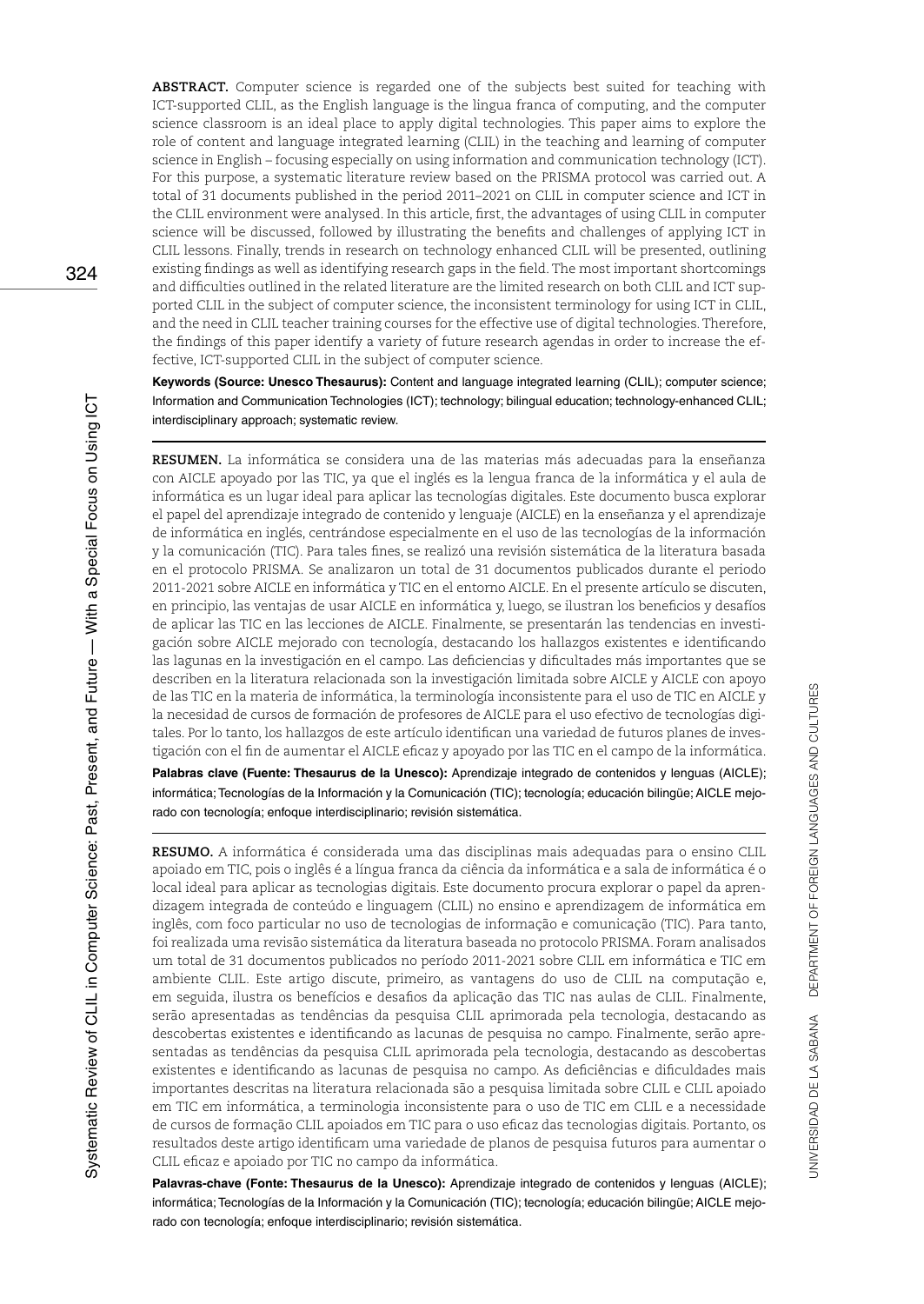# **Introduction**

Technology has influenced virtually every aspect of life today, and education is no exception. To succeed professionally in the information age, today's students need not only theoretical knowledge, but also other skills and literacies. The vital tools that help to facilitate 21st Century skills are information and communication technology (Stehle & Peters-Burton, 2019), computer science education (Nouri et al., 2019; Abesadze & Nozadze, 2020), and content and language integrated learning (Vukadin & Markovic, 2019); therefore, teaching computer science in a CLIL environment utilizing a variety of digital technologies might result in a very productive synergy.

From the very beginning of CLIL, the choice of subjects has led to a lot of discussion (Wolff, 2007). While CLIL can be used for a wide range of disciplines, science, geography, history, and social sciences are most commonly taught through target languages (Pérez-Cañado, 2012). Nowadays, it is expedient to teach computer science through CLIL along with other subjects. This subject is known by various names in different European countries and languages (Tikhonenko & Pereira, 2018). "Computer Science," "Informatics," or "Informatics Education," "ICT," and "programming" are the terms used to describe the subject (Diethelm, 2013). Weise (2013) advocates computer science "as one of the subjects best suited for bilingual education." (p. 128). As stated by Marsh (2012), there are more opportunities for learners to learn and master a foreign language than ever before because "ICT, mass-media and Internet usage have expanded dramatically" (p. 245) over the past decades. Alginahi et al. (2009) remark that "Information Technology benefits are best reaped through the knowledge of the English language" (p. 112). Knowledge in the field of IT and computer literacy is mainly acquired through English.

However, there is a lack of knowledge in studies dealing with CLIL in the subject of computer science (Weise, 2013). Weise (2013) wondered why there is "so little tangible interest in bilingual Informatics classes" (p. 129). In his report, Weise (2013) outlined the key reasons why Informatics should be taught in English. To begin with, the language of Informatics is English, and English-language publications are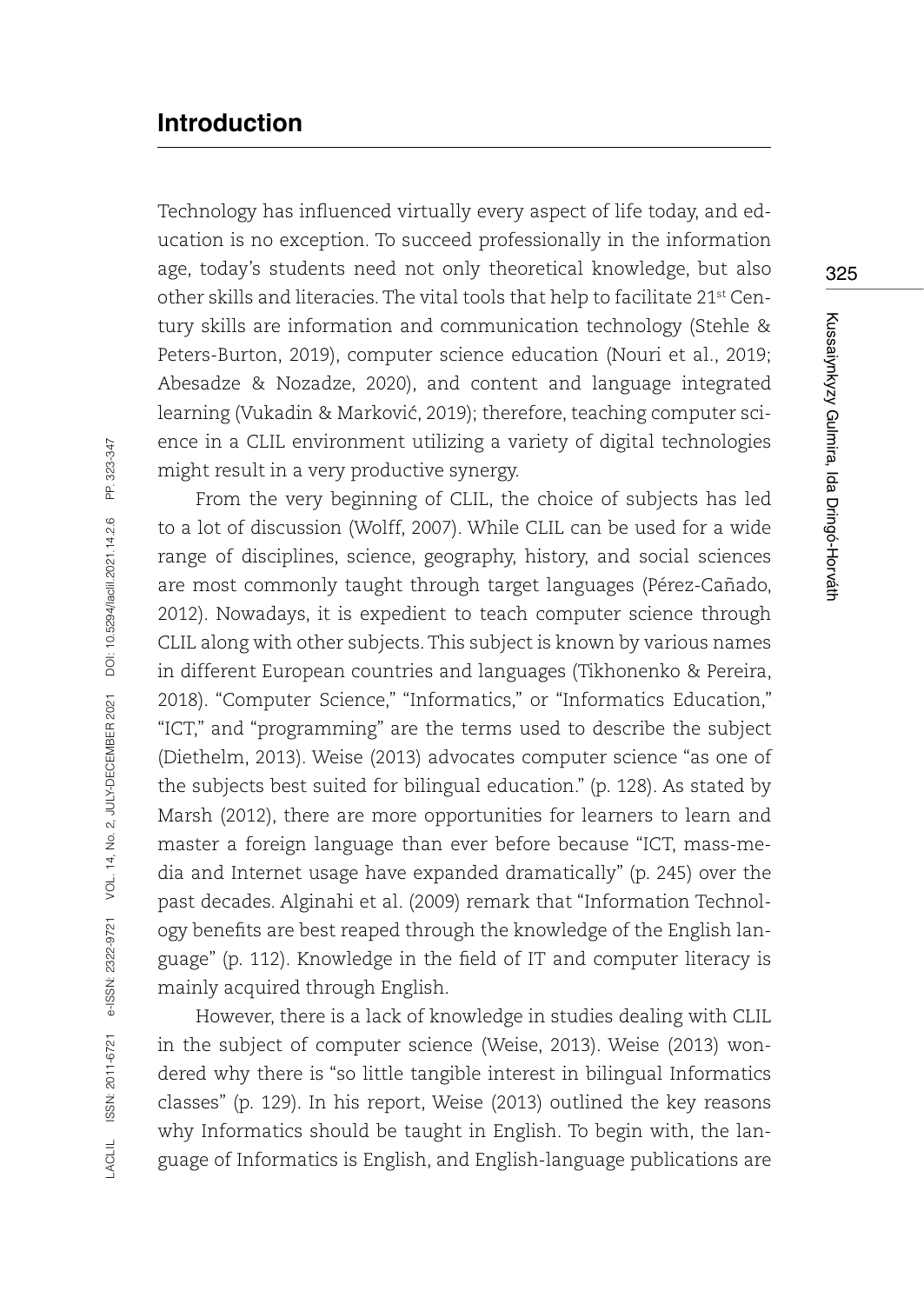often more accessible than in other languages. Second, high-quality translation of academic content takes time. Therefore, if students want access to up-to-date information in this field, they need to have adequate English language skills. Moreover, students quite often need to understand the technical specifications if they want to learn successfully. In addition, there is a strong relationship between the functions of keywords in a programming language and the meaning of those words in English. It helps to understand the meanings of Informatics terms. Furthermore, bilingual education prepares students for work in these fields after graduation, as applicants and professionals are required to have specialized foreign language skills, usually in English.

Although the increase in effectiveness through the combination of teaching the Computer Science and English subjects has been pointed out several times, there are not many studies focusing on this topic either referring to using English or to any other languages.

The present study aims to provide a review of the existing research on the role of CLIL in the subject of computer science, paying special attention to the use of digital tools in CLIL. The following were the research questions that drove and structured the analysis process:

RQ1. How is CLIL realized in teaching computer science in English? RQ2. What is the role of ICT in CLIL classrooms?

# **Method**

This systematic review was guided by the Preferred Reporting Items for Systematic Reviews and Meta-Analyses (PRISMA). The PRISMA protocol developed by Liberati et al. (2009) includes checklist items that should be considered to increase transparency and accuracy of the review process. Items 12–16 and 19–23, which dealt with risk of bias and pooling of results from meta-analyses, were omitted as they pertained to meta-analyses and were not within the scope of this study (Pahlevan-Sharif et al., 2019).

Based on the objectives of the review, a protocol was prepared to guide the literature search. It contains information on search terms, databases, and selection criteria. Four databases were utilized to

326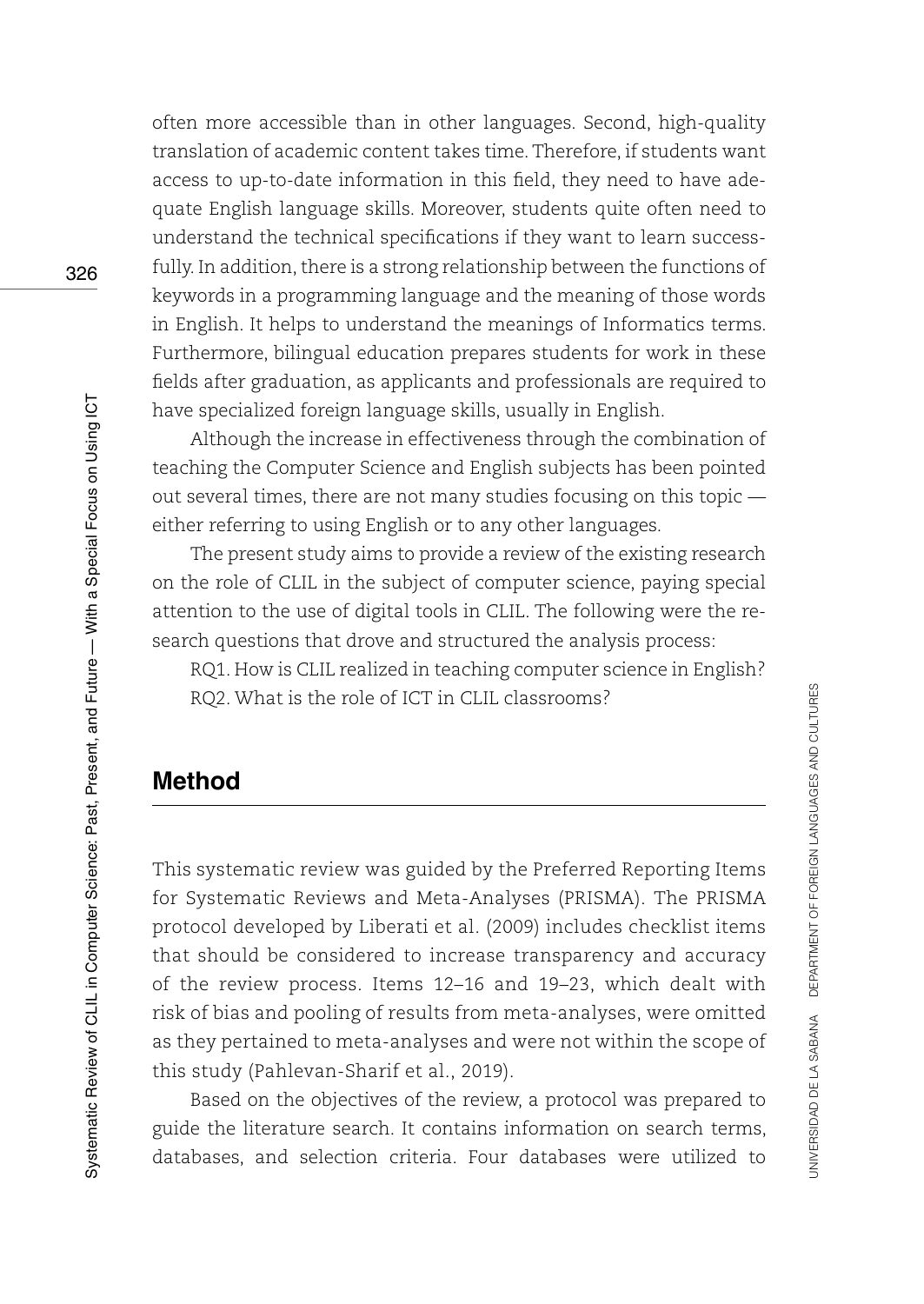conduct our search: Google Scholar (GS), Web of Science (WOS), Science Direct (SD), and ERIC. The search was conducted using two sets of terms according to two research questions:

Cluster 1: (CLIL OR "Content and Language Integrated Learning") AND ("computer science" OR "Informatics" OR "programming")

Cluster 2: (CLIL OR "Content and Language Integrated Learning") AND (ICT OR "Information and communication technologies" OR "digital technologies") OR "e-CLIL" OR "eCLIL" OR "Computer Assisted CLIL" OR "CA-CLIL" OR "Technology-enhanced CLIL" OR "TECLIL" OR "T-CLIL".

Since SD requires no more than eight Boolean connectors per field, the second cluster for it was reduced as follows: (CLIL OR "Content and Language Integrated Learning") AND (ICT OR "Information and communication technologies" OR "digital technologies") OR "e-CLIL" OR "Computer Assisted CLIL" OR "CA-CLIL" OR "Technology-enhanced CLIL".

The inclusion and exclusion criteria were developed in accordance with the recommendations of the PRISMA statement and based on the research objectives and questions (Table 1).

| <b>Characteristics of</b><br>the literature | <b>Inclusion Criteria</b>                                                                 | <b>Exclusion Criteria</b>                                                                            |  |
|---------------------------------------------|-------------------------------------------------------------------------------------------|------------------------------------------------------------------------------------------------------|--|
| Type of publication                         | Journal articles, conference<br>papers                                                    | Reports, books, book<br>chapters, theses,<br>dissertations                                           |  |
| Time period                                 | Only articles published in the<br>last ten years (2011–2021)                              | Journal articles<br>published before 2011                                                            |  |
| Language                                    | Articles are written in English<br>and the course's language of<br>instruction is English | Articles are not written in<br>English and the course's<br>language of instruction is<br>not English |  |
| Geography                                   | No exclusions                                                                             | No exclusions                                                                                        |  |
| Population groups                           | Secondary and tertiary<br>education students                                              | Primary education<br>students                                                                        |  |

#### **Table 1.** Inclusion and exclusion criteria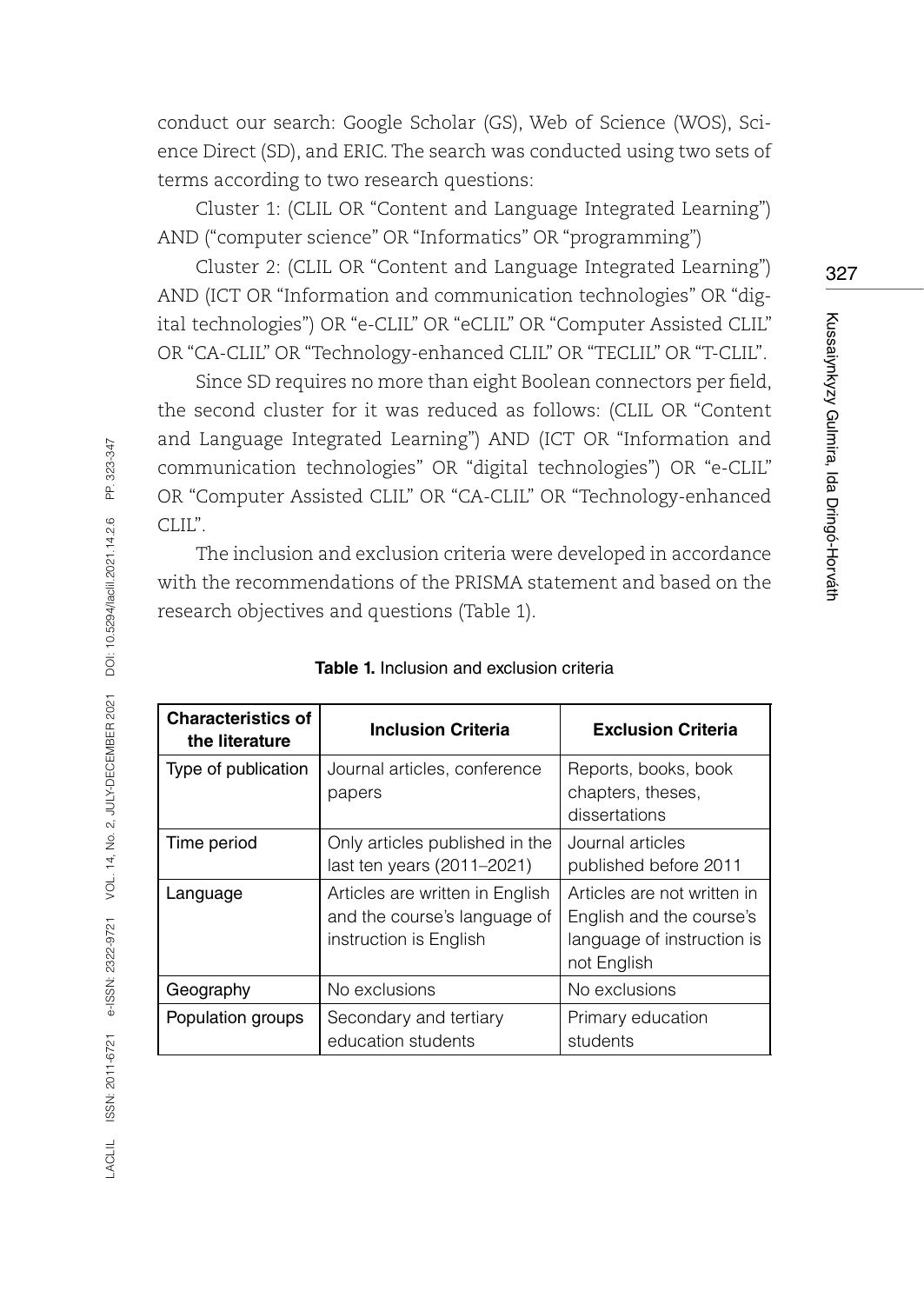| <b>Characteristics of</b><br>the literature | <b>Inclusion Criteria</b>     | <b>Exclusion Criteria</b> |
|---------------------------------------------|-------------------------------|---------------------------|
| Type of policies/                           | Cluster 1: Studies on the     | Cluster 1: Approaches     |
| interventions in                            | use of the CLIL approach      | of teaching subjects      |
| scope                                       | (dual focus on content and    | in English focused on     |
|                                             | language) in computer         | content learning only     |
|                                             | science classes.              | (e.g., English Medium     |
|                                             |                               | Instruction); language-   |
|                                             | Cluster 2: Studies on the use | oriented versions of CLIL |
|                                             | of ICT in CLIL classrooms     |                           |
|                                             |                               | Cluster 2: Subject-       |
|                                             |                               | specific ICT tools (e.g., |
|                                             |                               | software for geography.   |
|                                             |                               | music, etc.)              |

Source: Own elaboration.

Data collection was carried out according to the PRISMA protocol, in which the screening process was divided into four established stages (Figure 1). In the identification phase, a search in four databases using "Cluster 1" returned 3971 records, while "Cluster 2" yielded 1865 records. In the following screening phase, the number of publications was reduced to 27 records in the first cluster and 34 records in the second cluster by removing duplicate citations and applying inclusion and exclusion criteria. Following that, in the eligibility phase, the articles' full texts were examined for the key information outlined in the research questions. Inclusion and exclusion criteria were applied exhaustively at this stage. Finally, at the inclusion stage, 5 articles in "Cluster 1" (RQ1) and 26 articles in "Cluster 2" (RQ2) were collected that made up the study sample.

### **Results**

A total of 31 articles met the objectives of the study and the inclusion and exclusion criteria. An overview of the included articles presented in Table 2.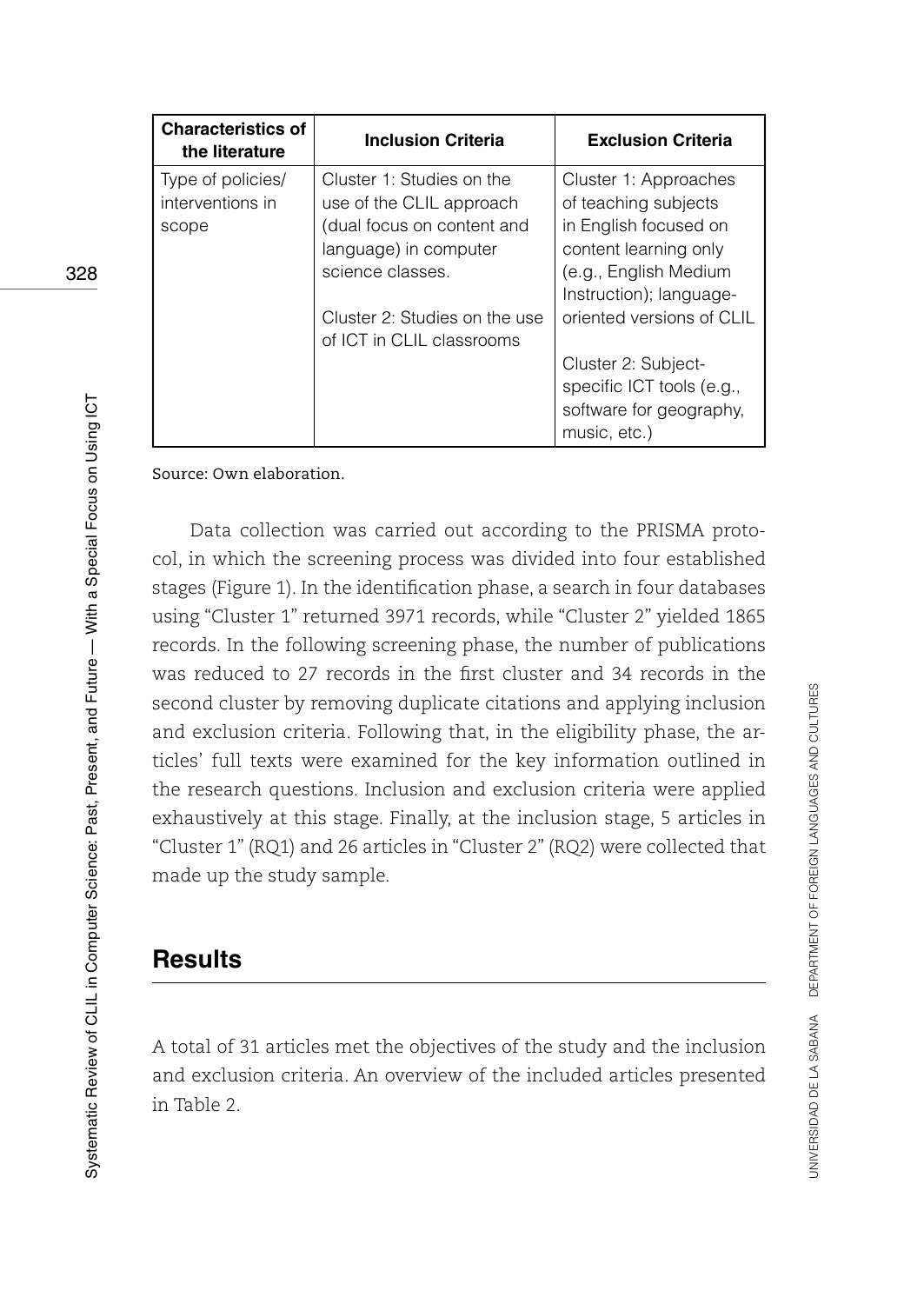



329

Kussaiynkyzy Gulmira, Ida Dringó-Horváth

Kussaiyhkyzy Gulmira, Ida Dringó-Horváth

Source: Own elaboration.

**Table 2.** Overview of included articles

| <b>Author (Year)</b>               | Level                               | Country | <b>ICT tools</b>                         | Role of<br>technology<br>in CLIL |  |  |
|------------------------------------|-------------------------------------|---------|------------------------------------------|----------------------------------|--|--|
|                                    | Cluster 1. CLIL in computer science |         |                                          |                                  |  |  |
| Batrova et al.<br>(2017)           | Secondary                           | Russia  | MS Office, etc.                          |                                  |  |  |
| Griffith (2017)                    | Tertiary                            | Spain   | Visualization tools                      |                                  |  |  |
| Hrytsiuk (2020)                    | Tertiary                            | Ukraine | Developed bilingual<br>multimedia course |                                  |  |  |
| Paliwoda-Pekosz<br>and Stal (2015) | Tertiarv                            | Poland  | Virtual learning<br>environment (Moodle) | 2                                |  |  |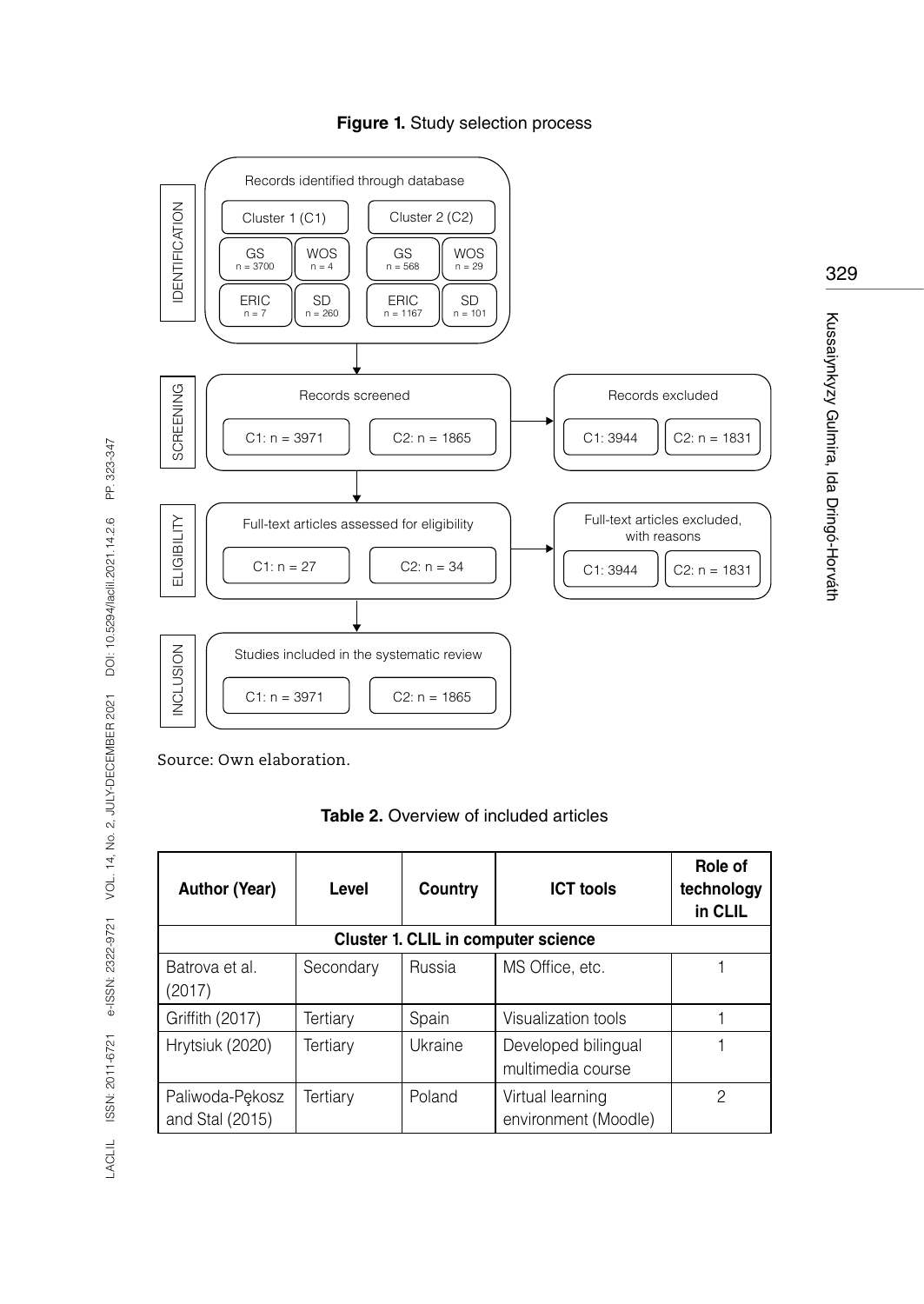| <b>Author (Year)</b>                                   | Level                           | Country                       | <b>ICT</b> tools                                                                                                  | Role of<br>technology<br>in CLIL |
|--------------------------------------------------------|---------------------------------|-------------------------------|-------------------------------------------------------------------------------------------------------------------|----------------------------------|
| Weise (2013)                                           | Secondary                       | Germany                       | Representation forms<br>of information (object<br>diagrams, robots, etc.)                                         | 1                                |
|                                                        |                                 | <b>Cluster 2. ICT in CLIL</b> |                                                                                                                   |                                  |
| Abaunza et al.<br>(2020)                               | Secondary                       | Spain                         | Duolingo and<br>b-Learning                                                                                        | $\mathbf{1}$                     |
| Abbate (2019)                                          | Secondary                       | Italy                         | Corpora                                                                                                           | 1, 3                             |
| Adipat (2021)                                          | Tertiary                        | Thailand                      | Videoconferencing,<br>assessment tools, etc.                                                                      | 1, 3                             |
| Albero-Posac<br>(2019)                                 | Secondary                       | Spain                         | Clilstore, Moodle                                                                                                 | $\overline{2}$                   |
| Ángel (2015)                                           | Tertiary                        | Spain                         | WebQuest                                                                                                          | 1                                |
| Cinganotto<br>and Cuccurullu<br>(2015)                 | Secondary                       | Italy                         | Video                                                                                                             | 1                                |
| Cinganotto<br>(2017)                                   | Secondary                       | Italy                         | Specific websites<br>devoted to the project,<br>digital content, blogs,<br>rubrics, e-cards, online<br>tests etc. | 1, 2, 3                          |
| Cinganotto<br>and Cuccurullo<br>(2016)                 | Secondary                       | Italy                         | OER, Web 2.0                                                                                                      | 3                                |
| De Waard and<br>Demeulenaere<br>(2017)                 | Secondary                       | Belgia                        | <b>MOOCs</b>                                                                                                      | 1                                |
| Fernández<br>Fontecha (2014)                           | Tertiary                        | Spain                         | <b>CLILQuest</b>                                                                                                  | 1                                |
| Garcia-Esteban<br>et al. (2019)                        | Tertiary                        | Spain                         | Telecollaboration tools                                                                                           | 3                                |
| Hernandez-<br>Nanclares and<br>Jimenez-Munoz<br>(2016) | Tertiary                        | Spain                         | Online pre- and post-<br>lecture assignments,<br>social networks and<br>blogging                                  | 2, 3                             |
| Krajka et al.<br>(2016)                                | Secondary                       | Poland                        | Online interactive<br>multimedia                                                                                  | $\mathbf{1}$                     |
| Leto (2017)                                            | Primary<br>and low<br>secondary | Italy                         | Edmodo, Mind<br>map, Hotpotatoes,<br>Kahoot, Power Point,<br>Movie Maker, etc.                                    | 1, 2, 3                          |

UNIVERSIDAD DE LA SABANA DEPARTMENT OF FOREIGN LANGUAGES AND CULTURES UNIVERSIDAD DE LA SABANA DEPARTMENT OF FOREIGN LANGUAGES AND CULTURES

330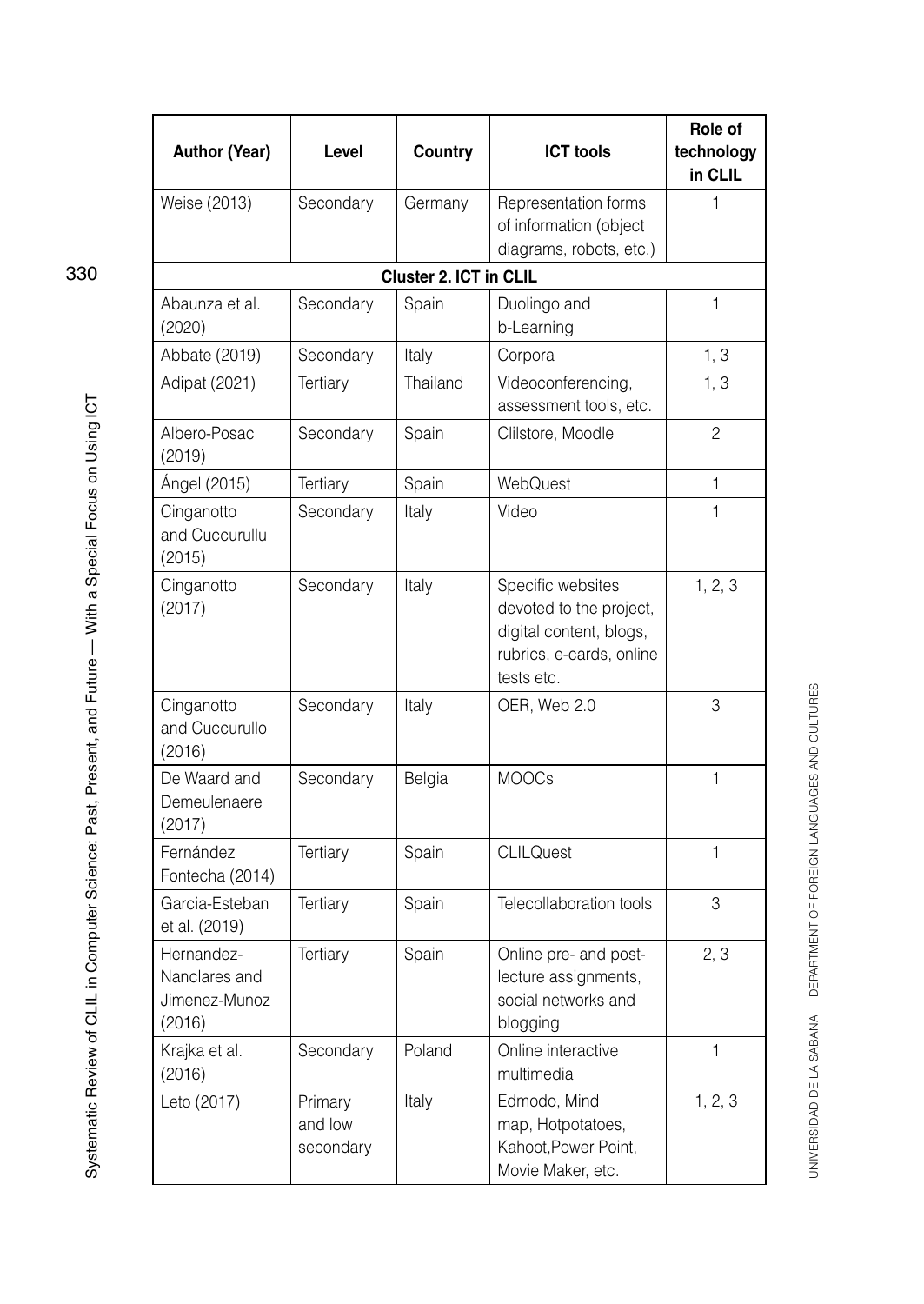| <b>Author (Year)</b>                   | Level      | Country                              | <b>ICT tools</b>                                                                                        | Role of<br>technology<br>in CLIL |
|----------------------------------------|------------|--------------------------------------|---------------------------------------------------------------------------------------------------------|----------------------------------|
| Marenco-<br>Domínguez<br>(2017)        | Secondary  | Colombia                             | Blackboard<br>Collaborate web-<br>conferencing                                                          | 3                                |
| Merino Villar<br>(2011)                | Secondary  | Spain                                | Wiki                                                                                                    | 3                                |
| Navarro-Pablo et<br>al. (2019)         | Secondary  | Spain                                | Made a tentative<br>classification of<br>digital resources and<br>materials commonly<br>used in CLIL    | 1, 2, 3                          |
| Ó Dónaill and<br>Gimeno-Sanz<br>(2013) | Secondary  | Ireland,<br>Spain                    | Clilstore                                                                                               | 1                                |
| O'Dowd (2018)                          | Secondary  | Spain                                | Virtual exchange or<br>telecollaboration tools                                                          | 3                                |
| Puspitasari<br>(2020)                  | Tertiary   | Indonesia                            | Mind mapping tools                                                                                      | 1                                |
| Schietroma<br>(2019)                   | Secondary  | Italy                                | Digital materials<br>about STEM content,<br>portfolios, e-glossary,<br>webpages, etc.                   | 1, 3                             |
| Veselá (2012)                          | Secondary  | Slovakia                             | Moodle                                                                                                  | $\overline{2}$                   |
| Wojtowicz et al.<br>(2011)             | All levels | 32 (mostly<br>European)<br>countries | ICTs (educational<br>websites, smart<br>boards, video<br>conferences, etc.) and<br>games-based learning | 1, 3                             |
| Zaripova et al.<br>(2019)              | Tertiary   | Russia                               | Web-based platforms<br>for constructing<br>websites                                                     | 1, 3                             |
| Zhao et al. (2021)                     | Tertiary   | China                                | Knowledge forum                                                                                         | 3                                |
| Zhyrun (2016)                          | Tertiary   | Colombia                             | Audio-visual materials                                                                                  | $\mathbf{1}$                     |

Note. 1 – a provider of content and instructional tool; 2 – a learning management tool; 3 – a communication and collaboration tool.

Source: Own elaboration.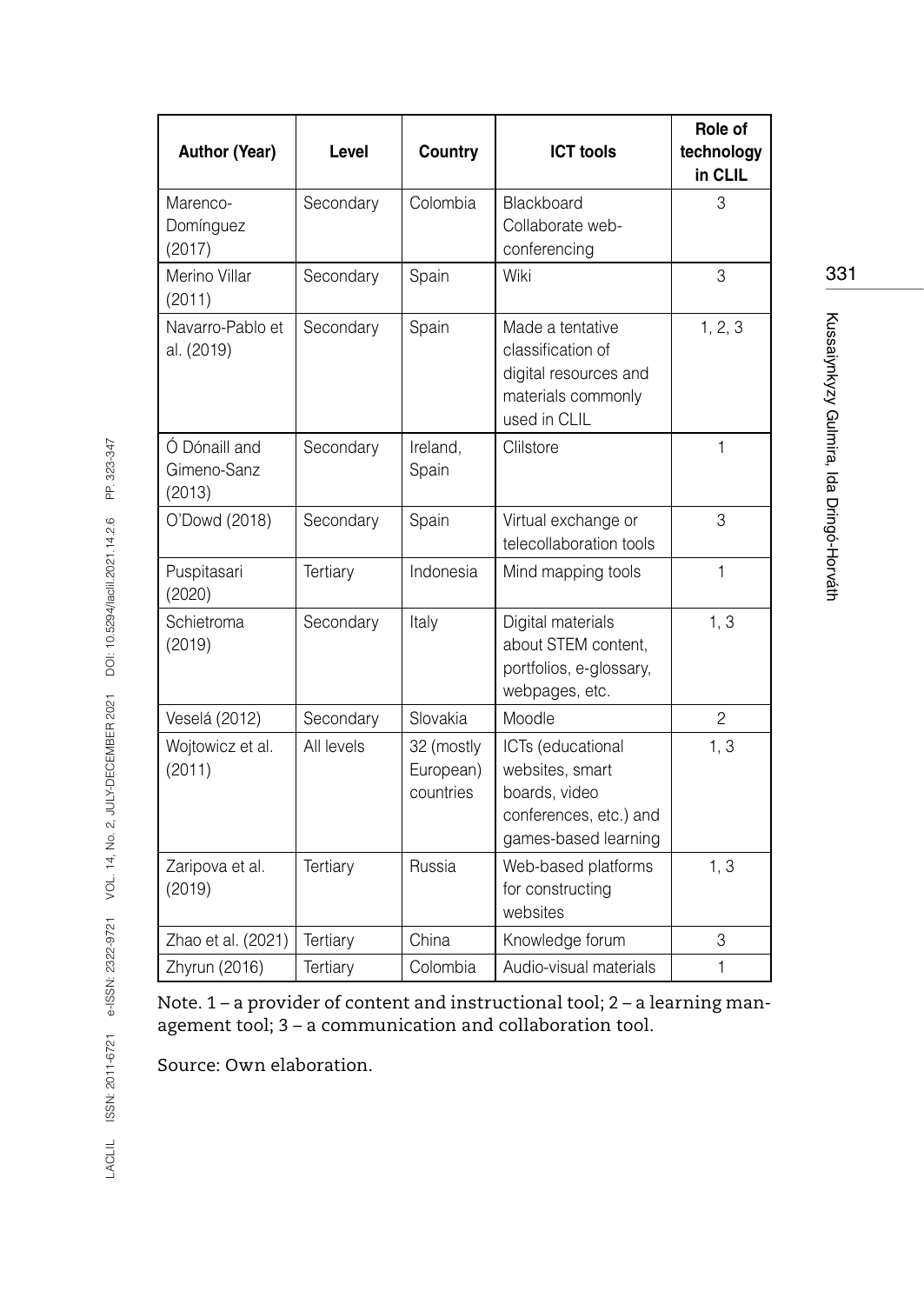In the articles related to the implementation of the CLIL approach in the subject of computer science, each author intended to answer the question of how to effectively teach computer science using CLIL. For instance, Hrytsiuk (2020) proposes to apply a competence-activity approach and make the learning content more communicative in nature. The author developed a bilingual multimedia course "Computer for Beginners" with a built-in dictionary of English terms, which consolidates the necessary knowledge and competencies in the subject, expands the skills of competent use of ICT tools and communication in English.

Weise (2013) demonstrates a methodological model of teaching computer science through CLIL. In this model, he describes five steps of introducing new content in the class: physical (e.g., representing a concrete object such as a moving robot, an experiment, or actions), figurative (e.g., a pictogram, an image, a schematic drawing), verbal (e.g., describing a process or situation), symbolic (e.g., object diagrams, graphs), and technical or mathematical (formula-based) form of representation (e.g., source code, pseudo-code, etc.). Based on this model, he presents two pieces of practical, approved teaching material that can be useful for Informatics teachers.

Batrova et al. (2017) describes the process of designing the content of the bilingual elective course "Information and communication technologies". The curriculum was developed using the textbooks "Basic English for Computing" (Glendinning & McEwan, 2003) and "Oxford English for Information Technology" (Glendinning & Mc-Ewan, 2002) as guides. Students' skills in solving practical problems were honed through labs, with the purpose of improving their skills of using different sources of data, transforming information, and presenting it in various forms, as well as independent works, such as critical reading of recommended literature, solving proposed problems with subsequent examination of solutions, and analysis of their activities. The students' knowledge and skills were examined after each module was completed. According to the author, the use of the CLIL approach in the classroom contributed to the improvement of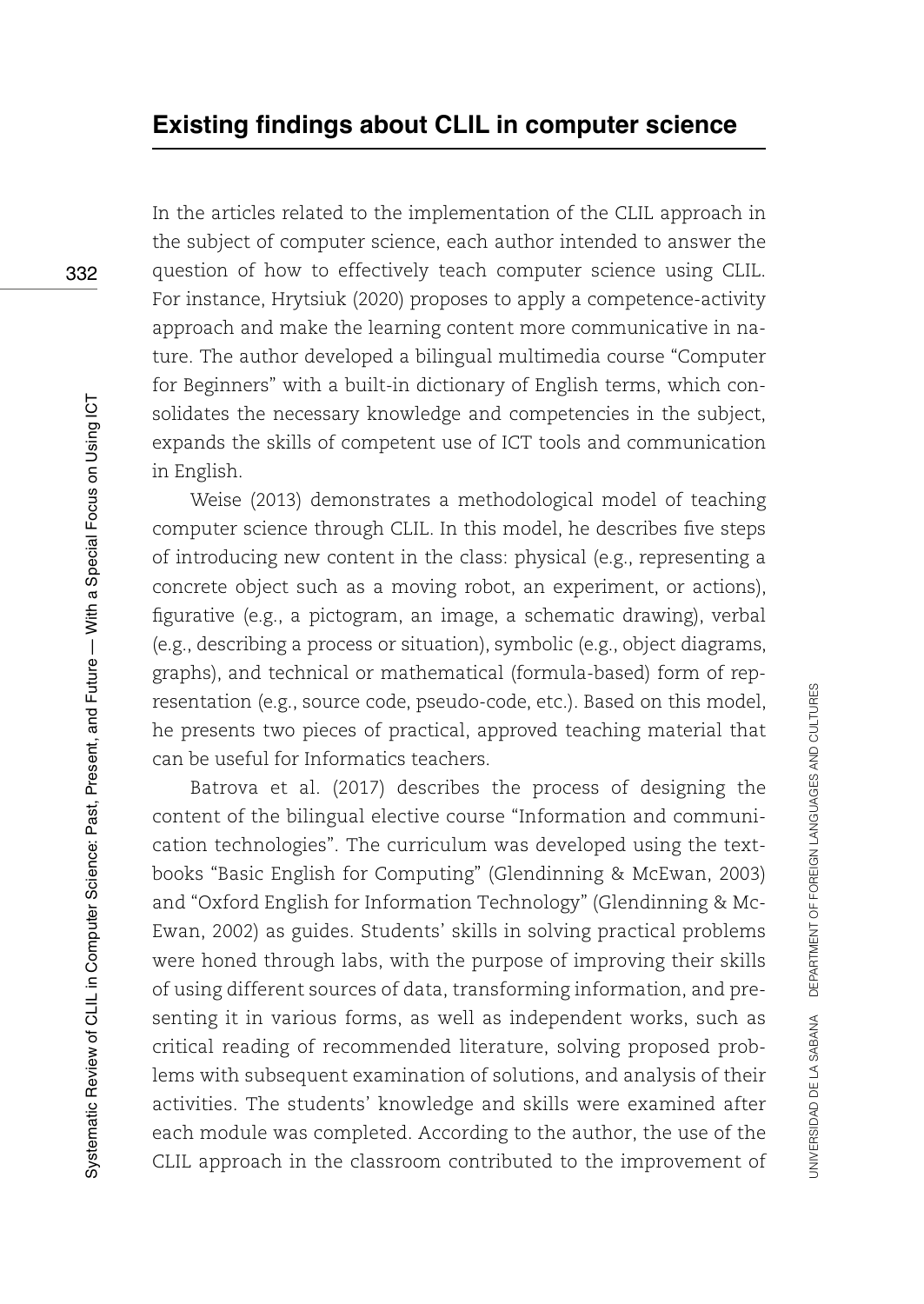students' English language skills without loss of quality of content knowledge.

An action research by Griffith (2017) investigated the challenges that eight Computer Science professors faced when they began teaching their subjects in English and looked for realistic solutions. Difficulties such as preparation of material, concerns about assessment, and individual concerns about foreign language performance for both students and instructors were identified. During the participatory research, the instructors were provided with trainings where the solutions to the challenges were suggested. For instance, it was noticed that professors who were uncomfortable with the requisite language tended to use a lot more text in their presentations of materials. The solution was to shorten and highlight the text and include an image that provides instant clarification. An interesting finding from this study was that the teachers with the strongest English skills were not necessarily the best content teachers. This means that CLIL is far more concerned with proper teaching than with proper foreign language use.

Paliwoda-Pekosz and Stal (2015) conducted a design research, the purpose of which was to investigate the possibility of using a Virtual Learning Environment (VLE) to support CLIL in computer science courses. The researchers proposed a framework for creating university courses based on the authors' experience and analysis of a survey of students at a Polish university. The authors identified benefits of VLE courses, such as publishing lecture materials in both languages, providing seminar materials (instead of printed handouts), conducting e-workshops, managing students' assignments, and facilitating communication.

It is worth noting that the aforementioned studies are the only ones that deal with CLIL in computer science, which illustrates a lack of knowledge in this area.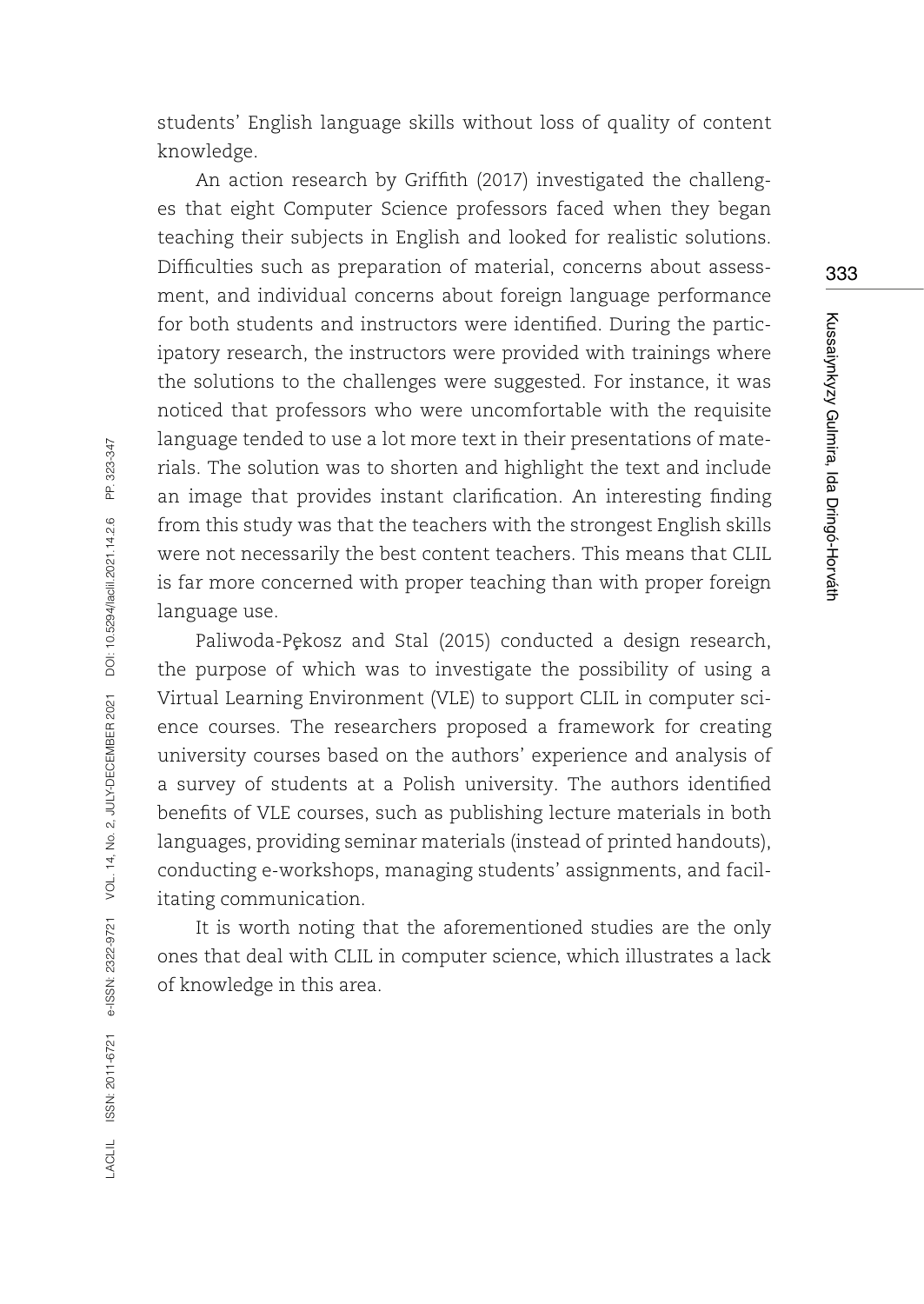#### **Advantages of ICT in CLIL**

In comparison to CLIL in computer science, the area of ICT's impact on content and language integrated learning has been extensively studied, and these studies show that the use of ICT in CLIL teaching brings numerous benefits.

To begin with, students become more motivated in foreign language learning when ICTs are integrated into CLIL (Abaunza et al., 2020; De Waard & Demeulenaere, 2017; López-Pérez & Malagón, 2017; O'Dowd, 2018; Schietroma, 2019; Veselá, 2012), since motivation is a common feature of both CLIL and ICT, their combination can give students a synergic motivation to learn a foreign language (Veselá, 2012). The use of digital tools in CLIL classrooms allows teachers to organize various activities that motivate students and develop their linguistic skills (Schietroma, 2019), as well as give them the opportunity to be active participants and developers of their own educational process, instead of being passive recipients of information (Schietroma, 2019). Abaunza et al. (2020) observed in their research that the CLIL approach, together with ICT tools such as Duolingo, provokes the motivation of students who previously showed "a low attitude, low academic performance and a tendency to demotivate the apprehension and acquisition of English as a foreign language" (p. 102).

Hernandez-Nanclares and Jimenez-Munoz (2016) discovered that the use of CLIL in combination with online pre- and post-lecture assignments, social media and blogging as tools for further practice and integrating them into classroom practice improved students' achievement. They even concluded that, without ICT interventions, the long-term success of bilingual programs and their advantages are severely undermined compared to groups taught exclusively in the mother tongue. ICTs promote interaction between students and develop basic skills: working with new technologies, learning to learn, independent and autonomous learning, etc. (López-Pérez & Malagón, 2017). Learning can be customized to suit the individual needs of each student and materials can be accessed anytime and anywhere, allowing students to learn at their own pace (Albero-Posac, 2019).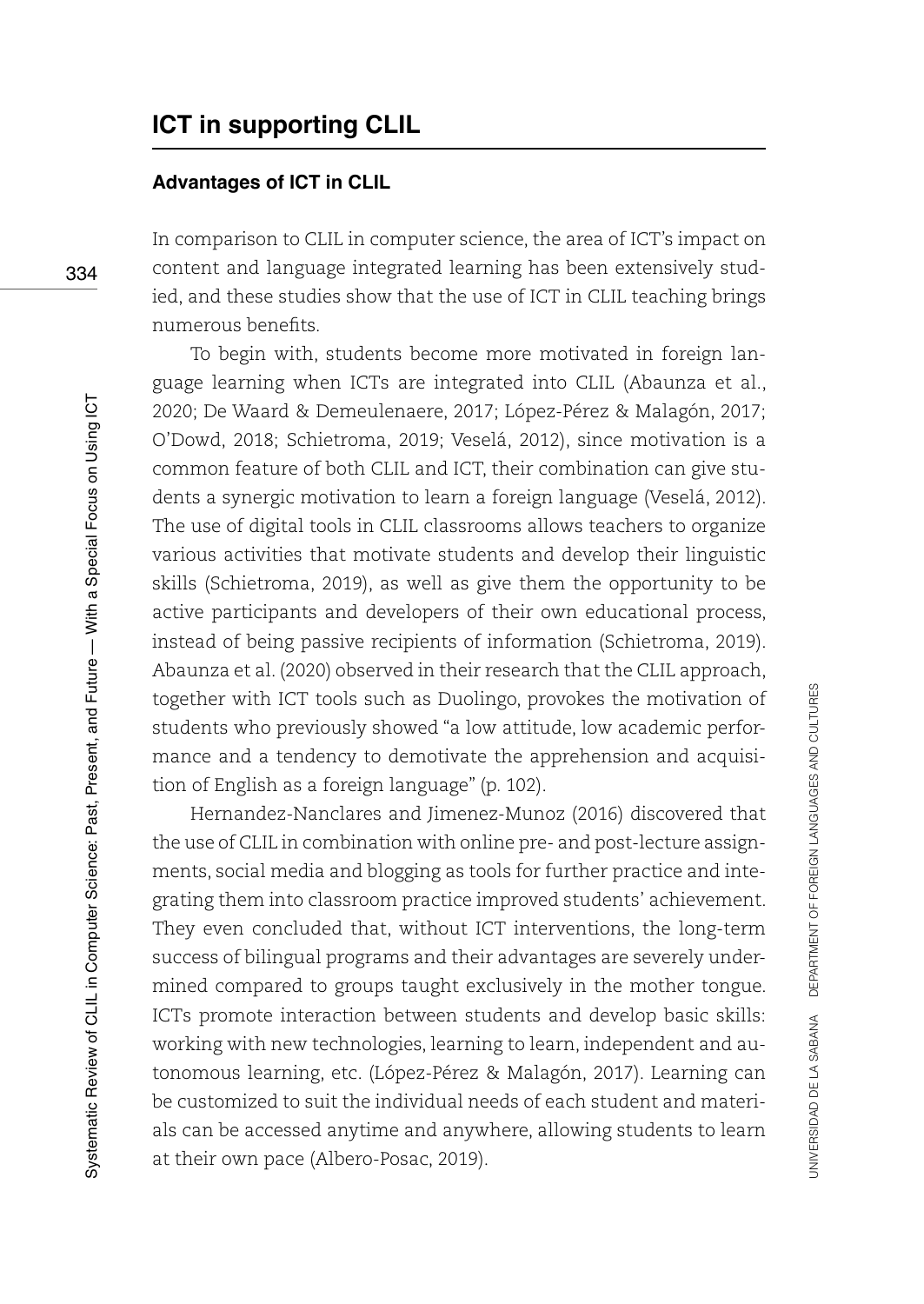#### **Trends in research of ICT in CLIL**

Nunan (2010) defined three major roles of technology in second-language classrooms: technology as a content carrier and instructional tool, as a learning management tool, and as a communication tool. These roles of ICT can also be applied to the CLIL classroom. The research trends on the application of ICT in CLIL were divided according to these roles.

#### **Technology as a provider of content and instructional tool in CLIL**

According to Nunan (2010), the computer acts as a carrier of content when it provides learners with reading and listening input. One of the ways that ICT can be beneficial in the context of CLIL is by adding hypertext and hypermedia, as they allow students to access information about specific concepts or ideas in various forms as written texts, images, videos, simply by clicking on the word they want to study further about. A good example of a CLIL website that uses hyperlinks is Clilstore (Albero-Posac, 2019), which was created as a result of the Tools for CLIL Teachers project funded by the European Union, where teachers can develop and share learning materials (Ó Dónaill & Gimeno-Sanz, 2013).

The article by Navarro-Pablo et al. (2019) presents the findings of a study conducted in eight Spanish schools on the views of CLIL teachers and learners on the integration of digital resources and materials in the classroom, especially how often and what digital resources have been used inside and outside of the CLIL classroom and what effect this had on students in L2 teaching-learning processes. The authors made a rough classification of ICT tools and resources commonly used in CLIL classes: hardware and software, files (e.g., films, music, eBooks), 1.0 and 2.0 content websites, social media, communication services, and online learning environments. The study indicates that those tools that promote collaborative studying, interpersonal communication, and learning autonomy are in the lowest priority among the digital resources that teachers use in their CLIL classes. Moreover, teachers do not fully use all the functions of ICT tools; for example, some of them use interactive whiteboards only as projectors.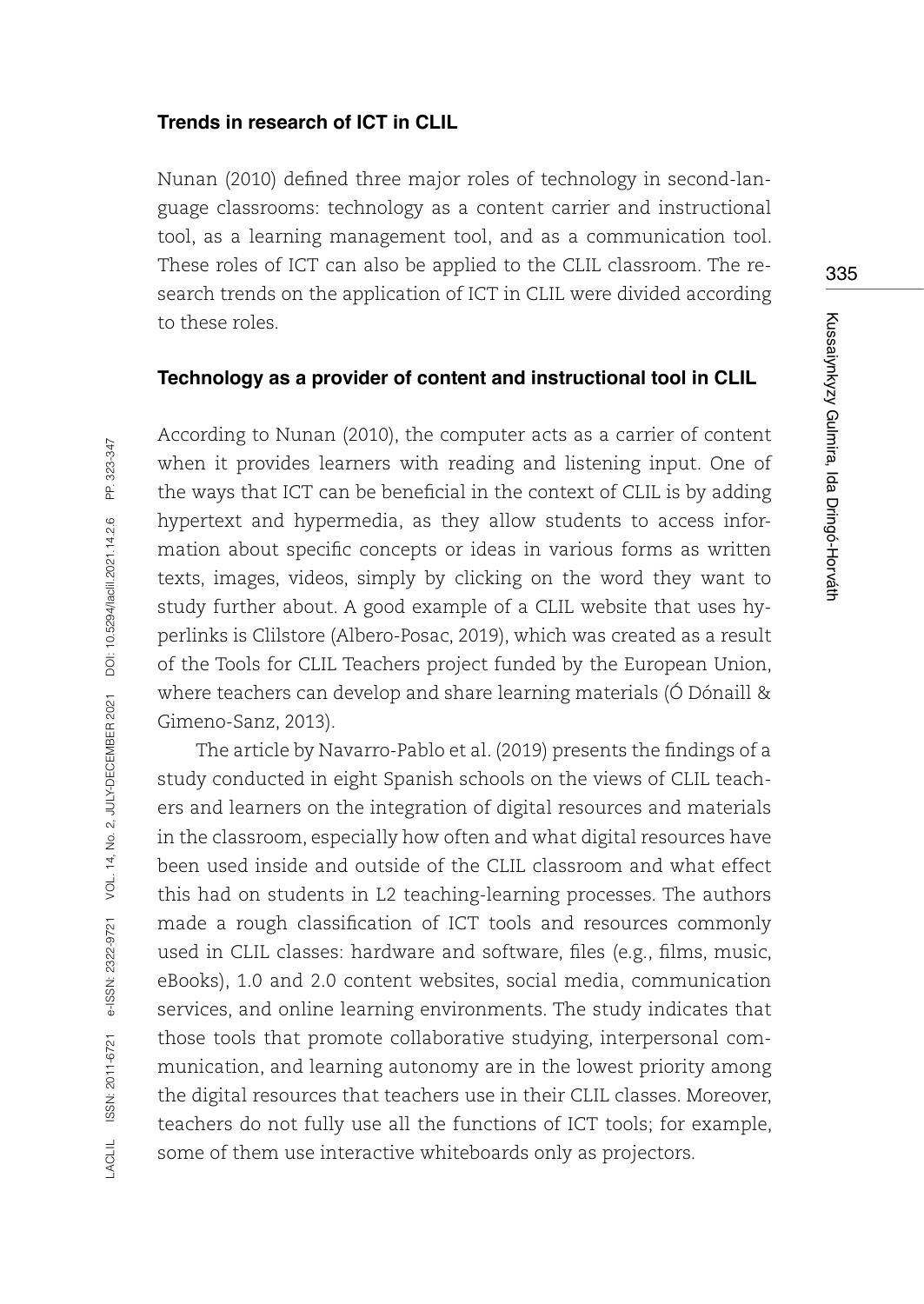Cinganotto and Cuccurullu (2015) investigated the role of another form of providing information, video, in a CLIL setting. This research indicates that videos play a critical role in a CLIL environment as they can be used at different stages of the lesson, such as brainstorming, introduction, practice and assessment, with the aim of engaging and motivating learners in a learner-centered perspective. Zhyrun (2016) discussed the benefits and limitations of developing audio-video materials adapted for university-level CLIL courses, comparing them with existing materials, and concluded that specially created videos were easier to understand and evoke positive emotions as they relate to students' life. Concept maps or mind maps help students to better comprehend the texts they read English (Puspitasari, 2020), encourage them to be more creative, and stimulate cognitive thinking skills.

Probably one of the widely used web-based activities in today's classroom is WebQuests. The effectiveness of a teaching approach where WebQuests, CLIL and STSE (Science, Technology, Society and Environment) were integrated was evaluated by Ángel (2015). The author points out WebQuest as a very attractive method, which provides guidance and structure for both students and teachers and stimulates higher-order thinking skills, describing it as "an inquiry-oriented lesson format in which most or all the information that learners work with comes from the web" (Ángel, 2015, p.1). Fernández-Fontecha (2014) described the CLILQuest as a type of WebQuest for the CLIL framework. The difference of the CLILQuest from the traditional WebQuest is that "the ICT-mediated tasks in a CLILQuest present characteristics that reinforce the dual teaching of content and language by engaging learners in active processing of information and construction of meaningful knowledge" (Fernández-Fontecha, 2014, p. 157).

The use of one of the relatively recent online learning phenomenon, Massive Open Online Courses (MOOCs), in CLIL classes was investigated by De Waard and Demeulenaere (2017). They carried out a year-long exploratory study that examined the outcomes of the MOOC-CLIL (Massive Open Online Courses and Content and Language Integrated Learning) project. According to the results of the surveys and the interviews, most of the participating students were intrinsically motivated, students became more aware of their own learning abilities, and their use of a foreign language increased. In addition,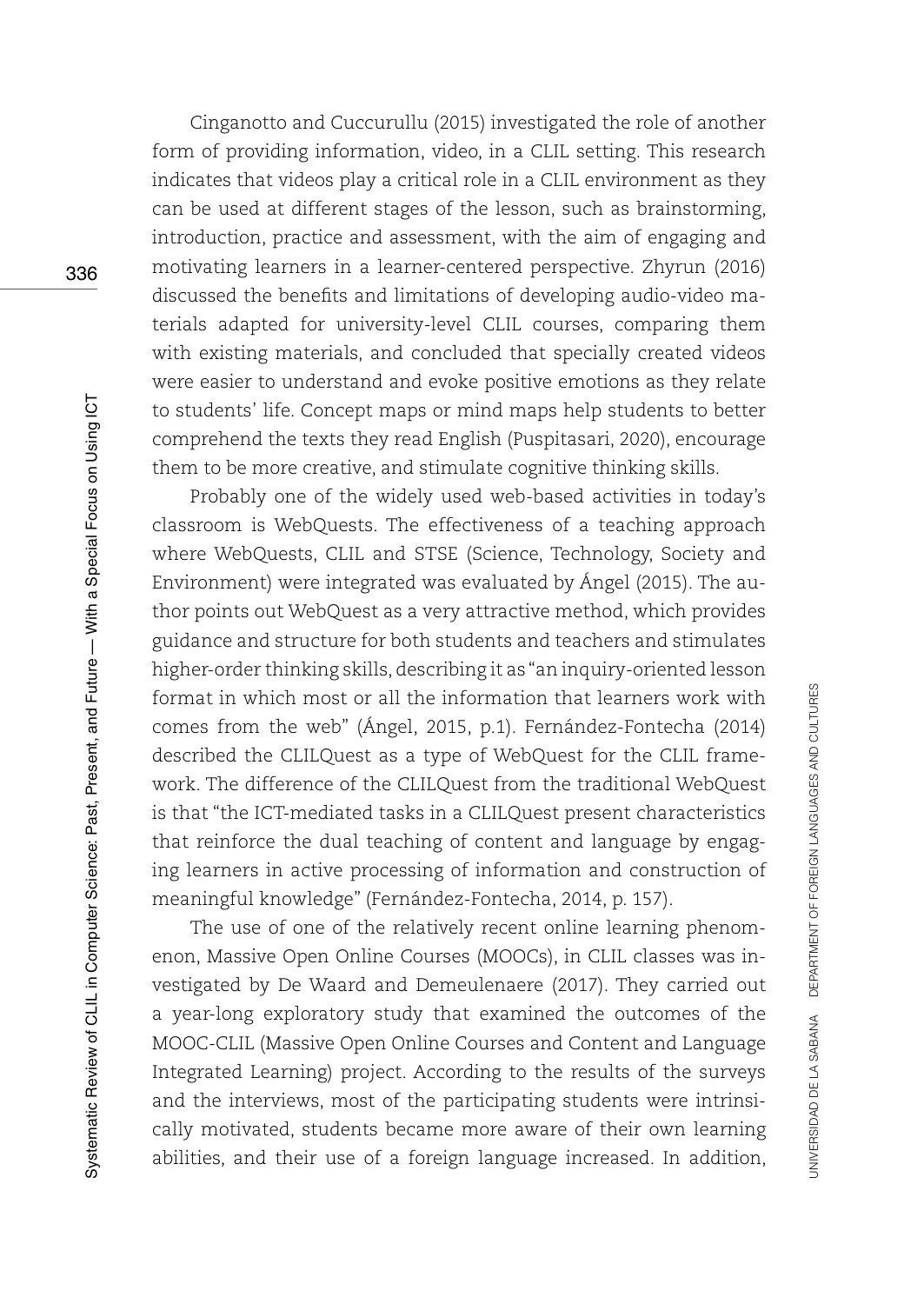many students improved their critical thinking and self-regulatory learning skills.

Krajka et al. (2016) discussed how CLIL integrated e-learning can be used to cultivate students' diverse competences for lifelong learning, as well as how teachers and students use and relate to digital CLIL materials, designed in an innovative multimedia supported learning project (E-Academy of the Future). A total of 160 school principals, 1017 teachers, and 13500 students were interviewed. The assessment revealed that students enjoyed using the e-learning materials and considered the content and language integration approach to be beneficial. Approximately 85.3% of the teachers asserted that, among all project-related materials, the e-learning units proved to be the most useful for forming core competences.

From the research conducted by Wojtowicz et al. (2011) among 238 CLIL educators and practitioners in over 30 (mostly European) countries, it appeared that ICT and games-based learning, in particular, are already extensively used in this area. In this study, the researchers sought to answer the question of how CLIL and ICT combined can improve the effectiveness of learning in both language and non-language subjects. Most respondents (71%) agreed that CLIL teaching with ICT support is more effective than traditional methods. It is worth noting that the authors used the term "e-CLIL" to describe the use of ICT in CLIL classes.

In Italy, the Ministry of Education launched a whole project called eCLIL, which pursued the goal of guiding and supporting schools in the preparation and implementation of CLIL modules with the use of ICT technologies. During this project, teachers were trained to apply CLIL and ICT in their lessons, and high-quality resources for students were developed, including project-specific websites, e-books, online assessments, blogs, and more (Cinganotto, 2017).

In her paper, Leto (2017) described the results of one of those projects conducted in Italy in 2015-2016 academic year, which involved 240 and 300 pupils from primary and low secondary schools, respectively, as well as approximately 60 teachers of different subjects. The results showed that the CLIL students acquired the same content as the students in the non-CLIL classes; however, their vocabulary was much larger, and they were able to use English to express what they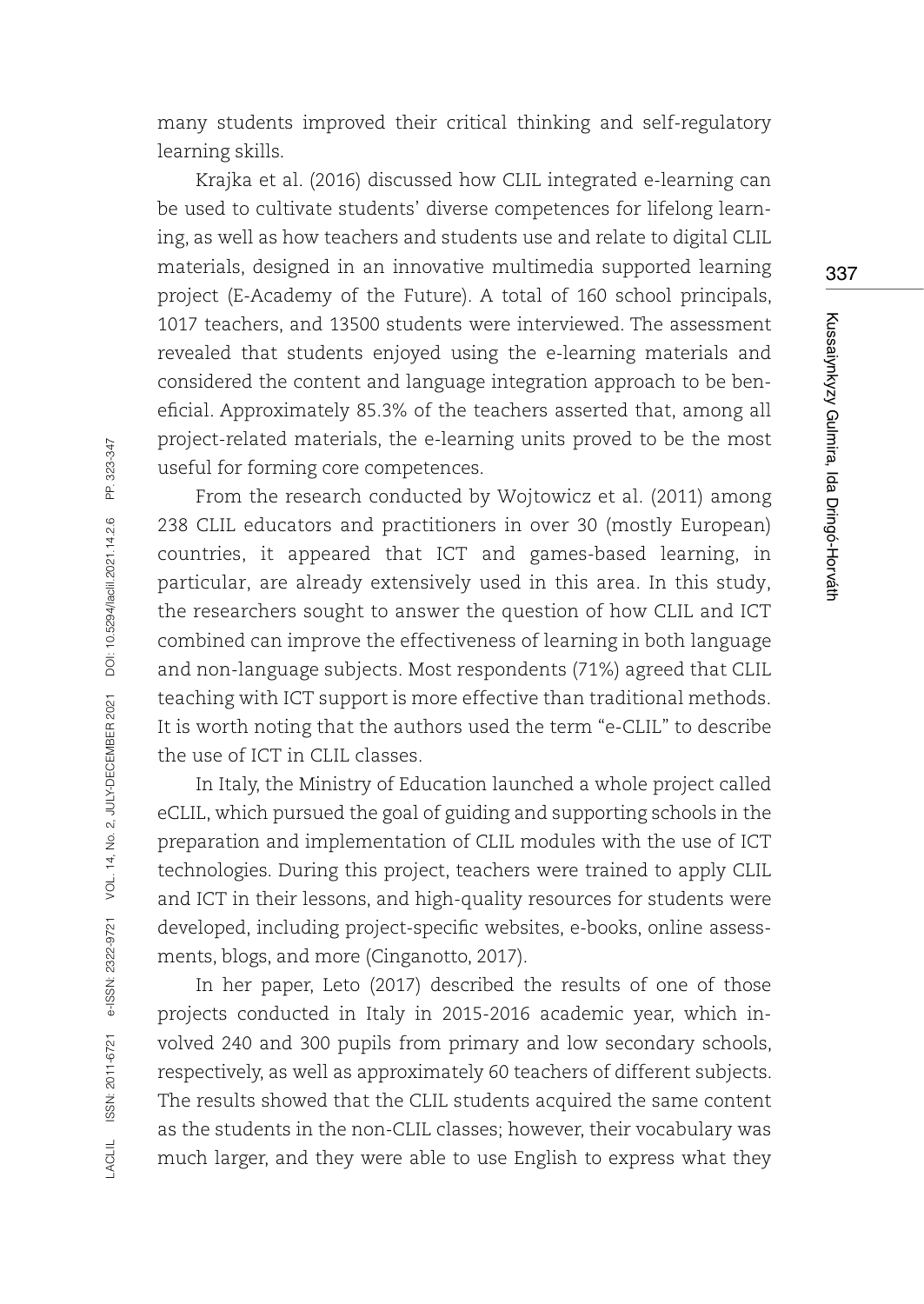had learned. Moreover, students were more motivated to engage with topics that they had previously found boring. Zaripova et al. (2019) described and assessed how CLIL and ICT improve Master students' motivation. The combination of CLIL and ICT has made it possible to use a constructivist approach, the core elements of which are the ability to explore, experiment, construct, discuss, and analyse.

#### **Technology as a learning management tool in CLIL**

Technology as a learning management tool has become increasingly important, especially with the proliferation of non-free software such as Blackboard and Moodle (Nunan, 2010). Albero-Posac (2019) offered a proposal for enriching CLIL subjects with ICT, in which different digital tools and platforms, selected based on certain pedagogical principles, were garnered in the Moodle learning management system (LMS). The platform was designed to help students in their extracurricular time (since class time is very limited) to review what they have learned in class while also providing additional support to those who may need it and offering students the opportunity to expand their knowledge by working on both a language and a content level.

The article by Veselá (2012) describes design-based research where teaching was supported by the educational tools of Moodle. Veselá (2012) proposed the blend of Computer Assisted Language Learning (CALL) and CLIL as a methodology suitable for teaching English for Specific Purposes (ESP) and called it CA-CLIL (Computer Assisted Content and Language Integrated Learning). The author explained the differences between e-CLIL and CA-CLIL as follows: While the term *e-CLIL* only takes the "e" from the term *e-learning* to refer to any form of using ICT in CLIL methodology, CA-CLIL is a developed methodology based on common principles, united by common goals and motivation effective in teaching ESP. The research results show that the students trained in the CA-CLIL methodology had significantly better outcomes than other students in the non-CA-CLIL group in terms of their English proficiency and knowledge of the subject. Based on the analysis of the CA-CLIL lessons, the author emphasized that just teaching subjects in other languages and using computers in class cannot be considered as a CA-CLIL methodology. If the teaching does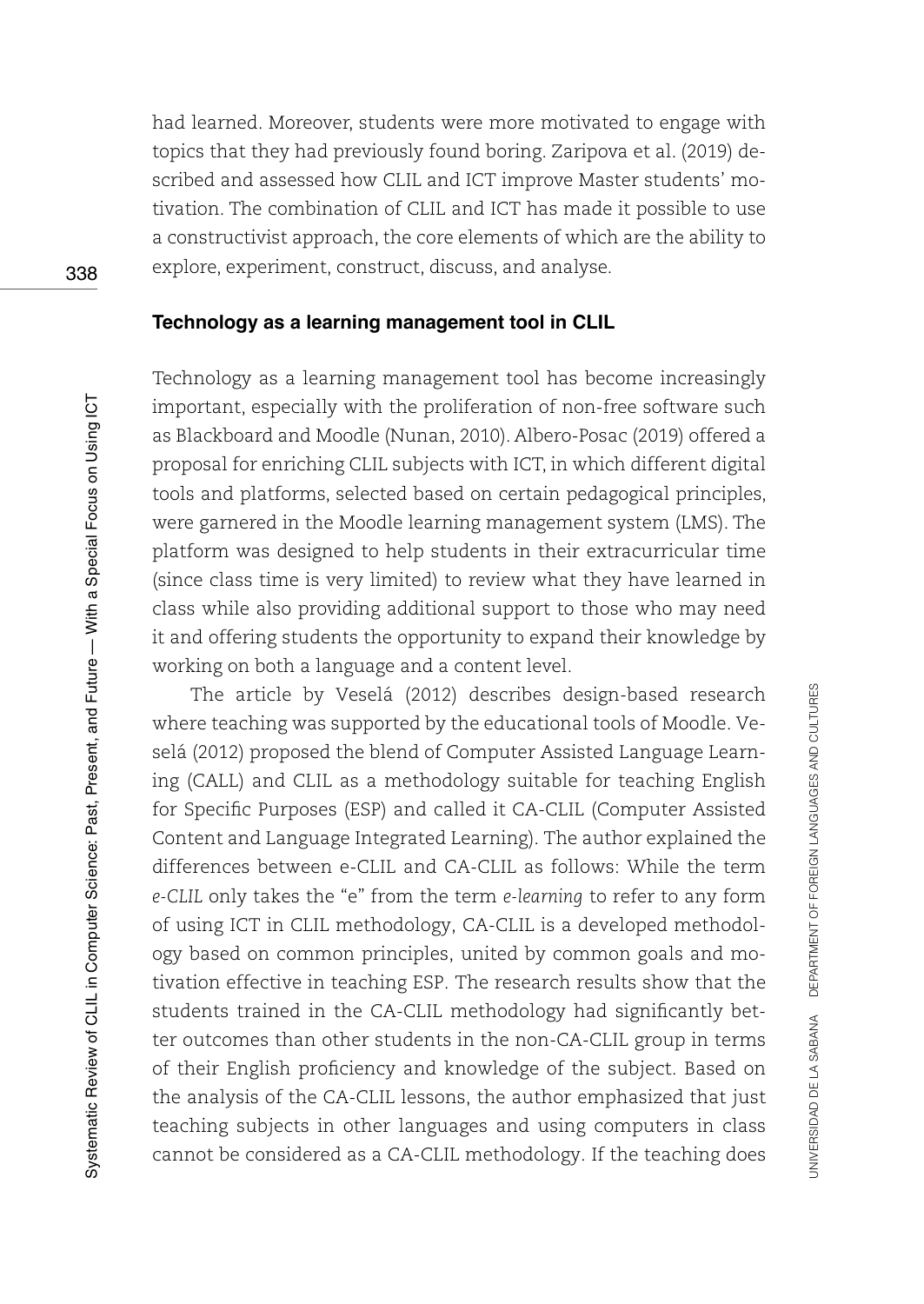not have the predominant features of CA-CLIL (flexibility, authenticity, task-oriented, student-cantered, and collaborative); if the role of the teacher is simplified to "lecturer"; if the technology is not used to improve all three phases of mastering a foreign language (input, perception-understanding-reception-integration and output); and if both subject and language goals are not pursued, then the lesson cannot be called a CA-CLIL lesson, and its success can be doubtful.

#### **Technology as a communication and collaboration tool in CLIL**

In the context of CLIL, online communication technologies have tremendous potential to help students to develop foreign language skills, intercultural competence, and better understanding of subject matter (O'Dowd, 2018). O'Dowd (2018) explored one of the effective ways to engage CLIL students in communication and collaboration — namely, Virtual Exchange. Virtual Exchange or telecollaboration is a practice in which students are involved in collaboration and online task-based interaction with partner students in other locations under the supervision of their teachers. This valuable tool can assist to achieve many of CLIL classroom learning objectives. For example, it allows students to practice their speaking skills in the target language with students from other countries on the topic of their subject area. Moreover, by communicating with people with different cultural background, students' intercultural competence will develop, and, finally, through meaningful, learner-centered activities, students are involved in learning by doing (O'Dowd, 2018). Likewise, the quantitative and qualitative findings of the research by Garcia-Esteban et al. (2019) show that using telecollaboration improved the learning to learn competence of teacher trainees in a CLIL environment.

Marenco-Domínguez (2017) studied the impact of peer tutoring and computer-based conferencing on students' fluency and concluded that student-student interaction improves not only speaking skills but also their motivation and self-confidence.

Wikis also provide a perfect environment for collaborative work in a CLIL context, where users work together to create and edit content on a website. Merino-Villar (2011) advocates using wikis in a CLIL class as a tool to help students improve their writing abilities in the foreign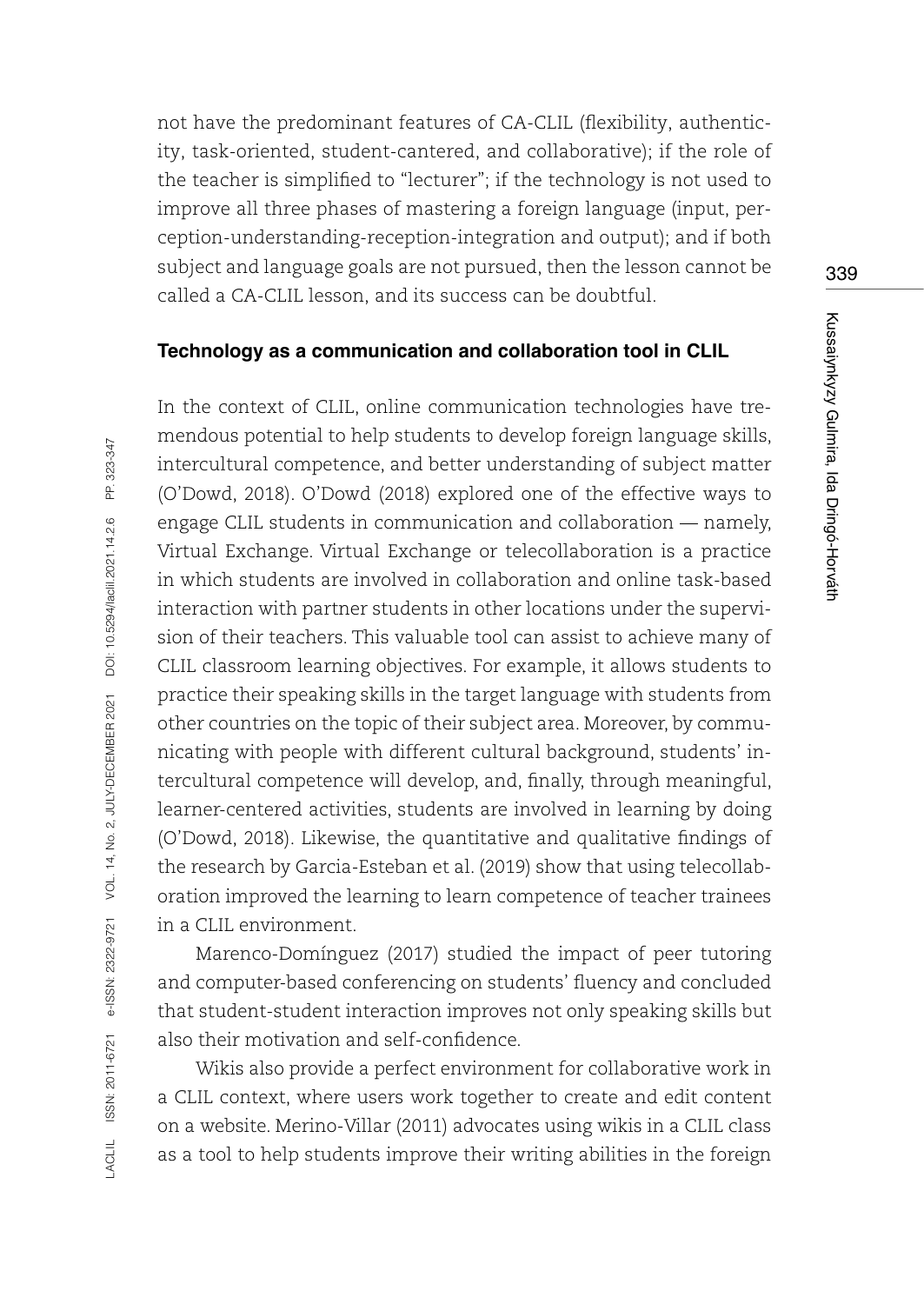language while also practicing and broadening their understanding of non-linguistic curricular subjects. Wikis allow teachers to track individual and group progress of students, which can help in determining each student's degree of contribution. In addition, while working on a wiki, students must critically read what others have written, which promotes a higher level of interactivity. The study by Zhao et al. (2021) examined the content knowledge and language outcomes of bilingual students who were exposed to two different learning environments a Technology-Enhanced CLIL (TECLIL) project-based learning environment using Knowledge Forum (KF) and a CLIL project-based learning environment. The KF educational software was applied to facilitate collaborative exploration of subject concepts, organize project work and increase linguistic and literacy development. "Students explore a topic on KF by creating, reading, commenting on, and writing build-on notes in a collectively-created space" (Zhao et al., 2021, p. 3). The results show that the TECLIL classes outperformed the comparison classes both in terms of studying subject concepts and in the use of specific English.

An article by Cinganotto and Cuccurullo (2016) describes the possibilities of Open Educational Resources (OER) and digital tools in CLIL teaching. According to the authors, OER and ICT tools have significantly changed the educational landscape by allowing CLIL educators to communicate virtually and exchange ideas, best practices and materials, which helps them to improve the quality of learning, as the idea of OER is that the knowledge is publicly available, and anyone can share, use, adapt and re-share it. This is especially useful for CLIL teachers as they struggle to find specific materials and resources for content and language learning.

With a greater emphasis on improving communication skills in language learning these days, CLIL classes are an excellent place to incorporate ICT, as these communication tasks and situations can be easily completed and replicated using digital media (Navarro-Pablo et al., 2019).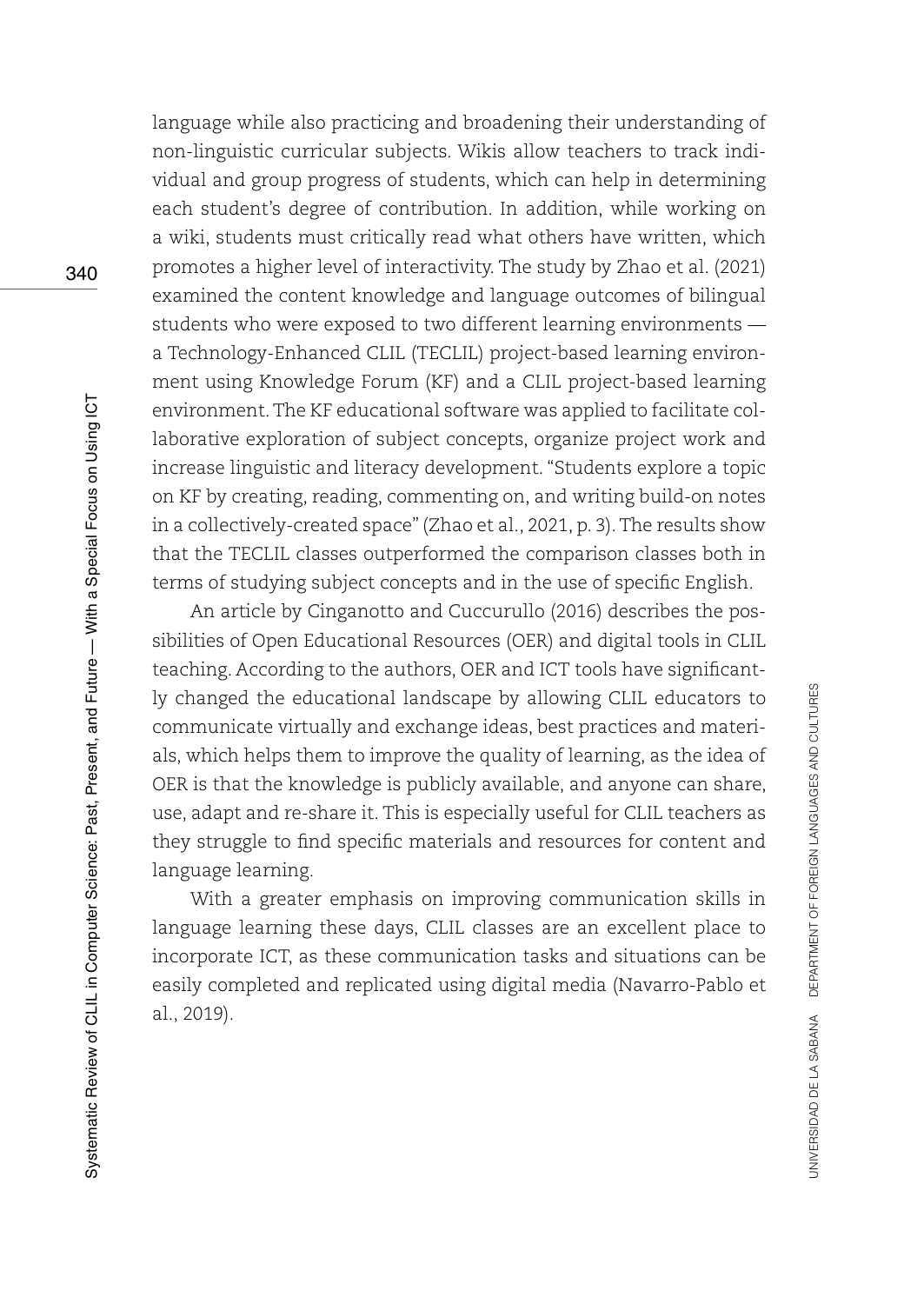# **Discussion**

The systematic review of the related literature on this field shows that there is a wealth of research on CLIL and the use of ICT in CLIL lessons. The most researched topics relate to the function of technology as a content supplier and instructional tool, as well as collaboration and communication tool in CLIL. Table 2 reveals that most of the articles come from Spain, with Italy in second place. Among the included articles, research at the secondary education level was more frequent than at the tertiary level. The articles often described communication and collaboration tools such as videoconferencing, telecollaboration, WebQuests and free digital programs that can be used to create and share student projects and products.

However, there are comparatively few research-based theories, and the available literature is rather limited. Therefore, there is a research gap concerning the usage of CLIL supported by ICT in teaching computer science. In addition, there is a tremendous interest in CLIL issues from language teachers and researchers, which is understandable given that CLIL is ostensibly a language pedagogy issue, while subject matter teachers' perspectives are uncommon (Veselá, 2012).

Another problem is the inconsistent terminology for using ICT in CLIL: in various literature, the combination of CLIL and ICT is expressed in different terms such as "e-CLIL" (Abbate, 2019; Wojtowicz et al., 2011) or "eCLIL" (Leto, 2017; Cinganotto, 2017) — both referring to the European Union funded project to develop and build digital resources for the use of CLIL — and "CA-CLIL" (Veselá, 2012), that is, computer-assisted CLIL. Moreover, in some literature, this blend is denoted as "TECLIL" (Zhao et al., 2021) or "T-CLIL" (Adipat, 2021) or technology-enhanced CLIL.

Several authors claimed that there is a shortage of sufficient materials dedicated to teaching computer science in CLIL (Griffith, 2017; Wojtowicz et al., 2011). Furthermore, there is a lack of understanding about CLIL methodology and ICT usage among teachers as they use them inappropriately, not taking into account the dual focus of CLIL, using digital technologies without correct methodology —some of them appear to be difficult to use, or they cannot take full advantage of all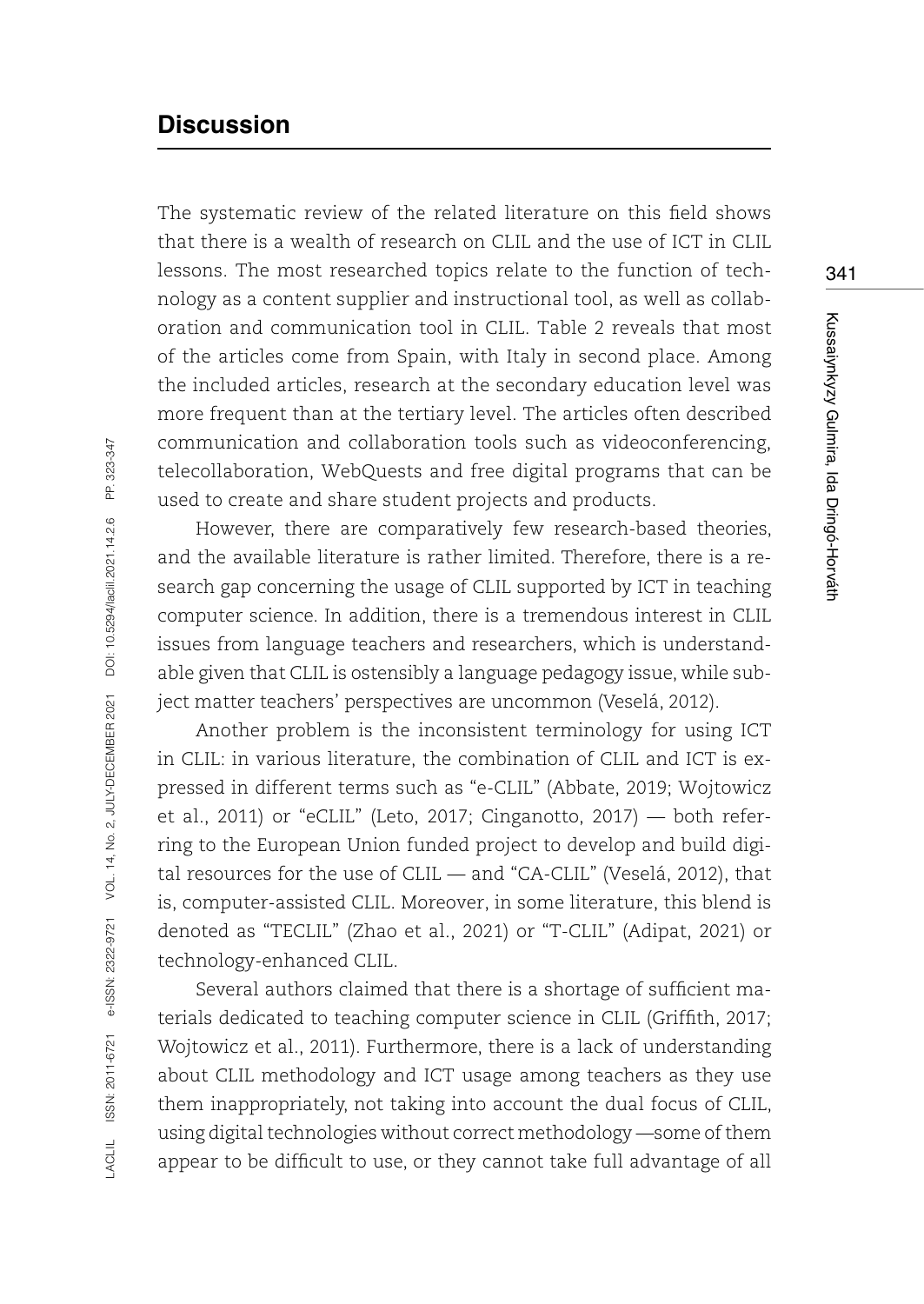their features (Griffith, 2017; Navarro-Pablo, 2019; Veselá, 2012). Therefore, there is a need for CLIL teacher training courses where teachers can learn how to use CLIL methodology and digital technologies effectively in their classes, as well as online communication places for exchanging ideas and experiences (Hrytsiuk, 2020; Wojtowicz et al., 2011).

# **Conclusion**

The analysis of thirty-one papers provides an insight into the current state of the use of CLIL in computer science and the application of digital technologies in CLIL classrooms. The findings demonstrate that using technology-enhanced CLIL in computer science can assist learners in becoming more motivated, building language and content skills in the field of ICT, and developing lifelong learning skills. In order to more effectively teach computer science in the CLIL environment, the researchers recommend paying attention to the visualization of the input, using variety forms of presentation of the new material, working with specialized vocabulary, using ICT tools that require interactivity and collaboration and help to develop higher-order thinking, creativity and lifelong learning skills, as well as applying a competence developmental approach. It is also suggested to use a digital course of the subject with various activities that allow students to practice at their own pace and access from any location.

Among the limitations of the study is the fact of the exclusion of articles that are not written in English. It should be recognized that there may be many papers reporting teaching methods in other languages that have likely not been reviewed. Inclusion of only journal articles and conference proceedings is also another limitation, as this may result in the omission of valuable data that may be present in edited editions.

Progress has been made in the research of ICT-supported CLIL, but many important research questions remain — especially regarding the subject of computer science. The above-collected findings of the literature review can be used as recommendations for future research directions and thereby for filling the detected research gaps.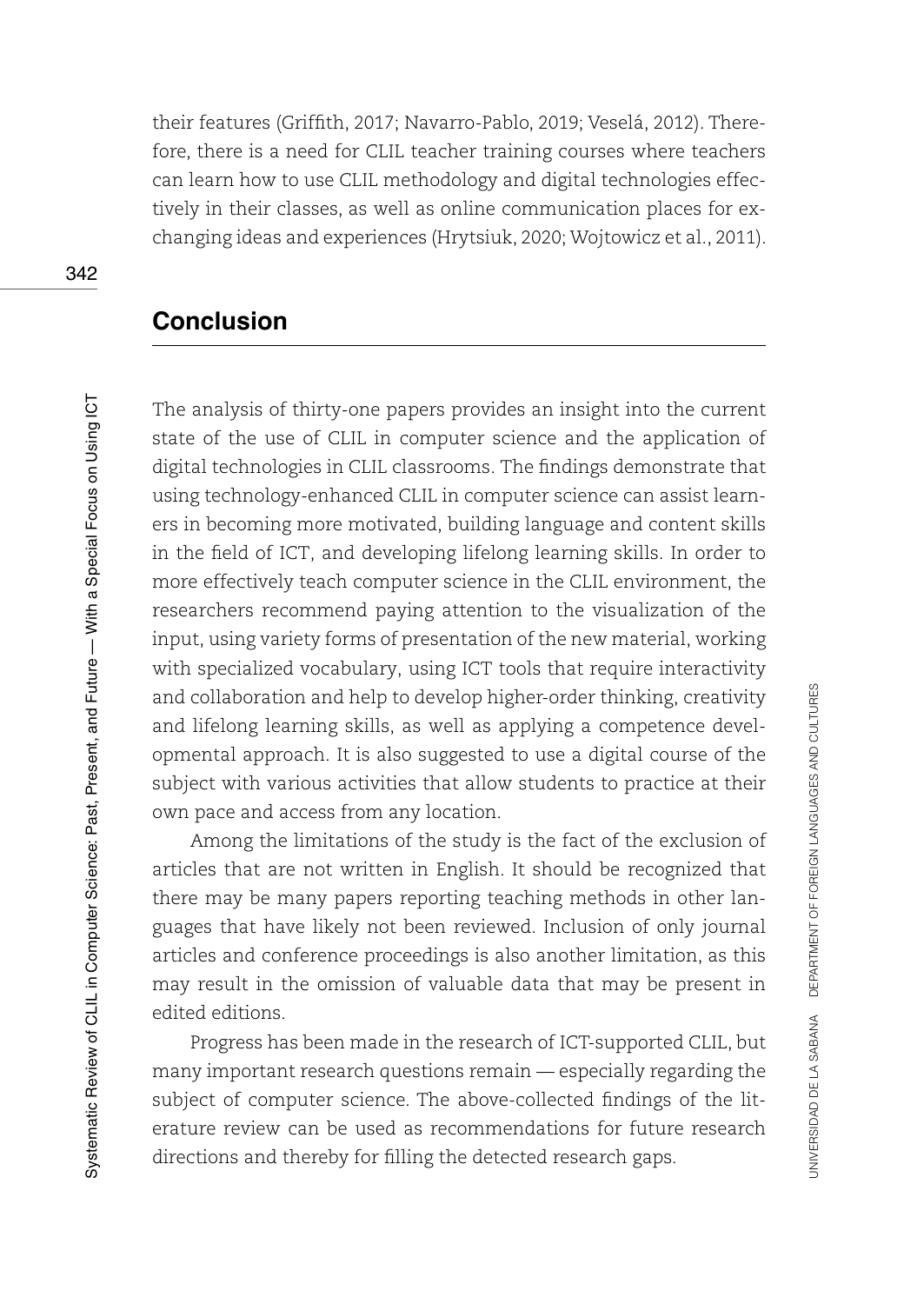- Abaunza, G. A., Martínez-Abad, F., Rodríguez-Conde, M. J., Avalos-Obregón, M. D., & Ureña-Lara, D. (2020). The effect of CLIL methodology and web applications in the foreign language class: a comparative case in Colombian schools. *Revista Espacios*, *41*(20), 97–114. <http://www.revistaespacios.com/a20v41n20/20412009.html>
- Abbate, E. (2019). DDL and CLIL integration. *EL.LE*, *8*(2), 287–304. [https://doi.](https://doi.org/10.30687/ELLE/2280-6792/2019/02/002) [org/10.30687/ELLE/2280-6792/2019/02/002](https://doi.org/10.30687/ELLE/2280-6792/2019/02/002)
- Abesadze, S., & Nozadze, D. (2020). Make 21st century education: The importance of teaching programming in schools. *International Journal of Learning and Teaching*, 158–163. [https://doi.org/10.18178/](https://doi.org/10.18178/ijlt.6.3.158-163) [ijlt.6.3.158-163](https://doi.org/10.18178/ijlt.6.3.158-163)
- Adipat, S. (2021). Developing technological pedagogical content knowledge (TPACK) through technology-enhanced content and language-integrated learning (T-CLIL) instruction. *Education and Information Technologies*, *26*(5), 6461–6477. <https://doi.org/10.1007/s10639-021-10648-3>
- Albero-Posac, S. (2019). Using digital resources for content and language integrated learning: Proposal for the ICT-enrichment of a course on biology and geology. *Research in Education and Learning Innovation Archives*, *22*, 11–28.<https://doi.org/10.7203/realia.22.14112>
- Alginahi, Y. M., Ahmed, M., Tayad, O., Siddiqi, A. A., Sharif, L., Alharby, A., & Nour, R. (2009). ICT students, stress and coping strategies: English perspective a case study of Midsize Middle Eastern University. *TRIM*, *5*(2), 111–127.
- Ángel, S. A. (2015). Real and virtual bioreactor laboratory sessions by STSE– CLIL WebQuest. *Education for Chemical Engineers*, 13, 1–8. [https://doi.](https://doi.org/10.1016/j.ece.2015.06.004) [org/10.1016/j.ece.2015.06.004](https://doi.org/10.1016/j.ece.2015.06.004)
- Batrova, N. I., Salekhova, L. L., ÇAvusoglu, G., & Lukoyanova, M. A. (2017). Designing of content of the bilingual elective course "Information and communication technologies (Ict)." *Modern Journal of Language Teaching Methods (MJLTM)*, *7*(9.1), 127–130. [https://kpfu.ru/staff\\_files/](https://kpfu.ru/staff_files/F1007200844/r_379_170917113215.pdf) [F1007200844/r\\_379\\_170917113215.pdf](https://kpfu.ru/staff_files/F1007200844/r_379_170917113215.pdf)
- Cinganotto, L. (2017). Learning technologies for CLIL in the Italian schools. *Conference Proceedings Edited by Pixel 10th Conference Edition*. International conference ICT for Language Learning, Florence, Italy.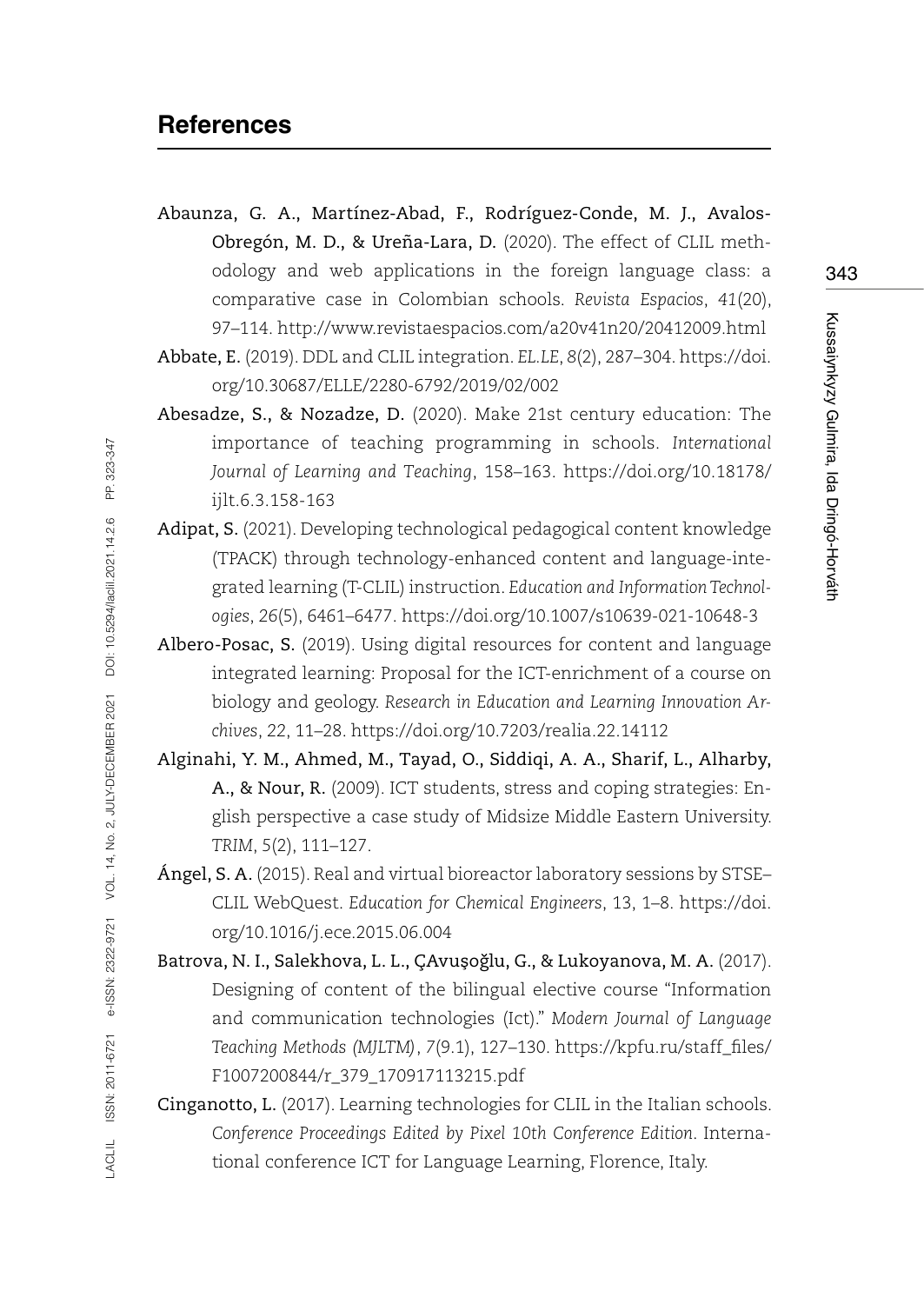- Cinganotto, L., & Cuccurullo, D. (2015). The role of videos in the teaching and learning of content in a foreign language. *Journal of E-Learning and Knowledge Society*, *11*(2), 49–62. [https://doi.org/10.20368/1971-](https://doi.org/10.20368/1971-8829/1024) [8829/1024](https://doi.org/10.20368/1971-8829/1024)
- Cinganotto, L., & Cuccurullo, D. (2016). Open educational resources, ICT and virtual communities for content and language integrated learning. *Teaching English with Technology*, *16*(4), 3–11.
- De Waard, I., & Demeulenaere, K. (2017). The MOOC-CLIL project: Using MOOCs to increase language, and social and online learning skills for 5th grade K-12 students. In Q. Kan & S. Bax (Eds), *Beyond the language classroom: Researching MOOCs and other innovations* (pp. 29–42). Research-publishing.net. [https://doi.org/10.14705/rpnet.2017.](https://doi.org/10.14705/rpnet.2017.mooc2016.669) [mooc2016.669](https://doi.org/10.14705/rpnet.2017.mooc2016.669)
- Diethelm, I. (2013). Preface. In I. Diethelm, M. Dünnebier, & J. Syrbe (Eds.), *Informatics in schools: Local proceedings of the 6th International Conference ISSEP 2013 – Selected Papers* (pp. 5–6), Universitätsverlag Potsdam.
- Fernández-Fontecha, A. (2014). CALL Syllabus integration through ICT-mediated tasks. *Didáctica. Lengua y Literatura*, *26*(0), 147–168. [https://doi.](https://doi.org/10.5209/rev_dida.2014.v26.46835) [org/10.5209/rev\\_dida.2014.v26.46835](https://doi.org/10.5209/rev_dida.2014.v26.46835)
- Garcia-Esteban, S., Villarreal, I., & Bueno-Alastuey, M. C. (2019). The effect of telecollaboration in the development of the Learning to Learn competence in CLIL teacher training. *Interactive Learning Environments*, *29*(6), 973–986.<https://doi.org/10.1080/10494820.2019.1614960>
- Glendinning, E., & McEwan, J. (2002). *Oxford English for information technology* (3rd Ed., Vol. 1). Oxford University Press.
- Glendinning, E., & McEwan, J. (2003). *Basic English for computing* (2nd Ed., Vol. 1). Oxford University Press.
- Griffith, M. (2017). Tapping into the intellectual capital at the university. *Universal Journal of Educational Research*, *5*(12A), 134–143. [https://doi.](https://doi.org/10.13189/ujer.2017.051320) [org/10.13189/ujer.2017.051320](https://doi.org/10.13189/ujer.2017.051320)
- Hernandez-Nanclares, N., & Jimenez-Munoz, A. (2016). ICT in EMI programmes at tertiary level in Spain: A holistic model. *New perspectives on teaching and working with languages in the digital era*, 259–268. <https://doi.org/10.14705/rpnet.2016.tislid2014.439>
- Hrytsiuk, O. S. (2020). Teaching computer science with CLIL methodology. *Engineering and Educational Technologies*, *8*(4), 64–73. [https://doi.](https://doi.org/10.30929/2307-9770.2020.08.04.06) [org/10.30929/2307-9770.2020.08.04.06](https://doi.org/10.30929/2307-9770.2020.08.04.06)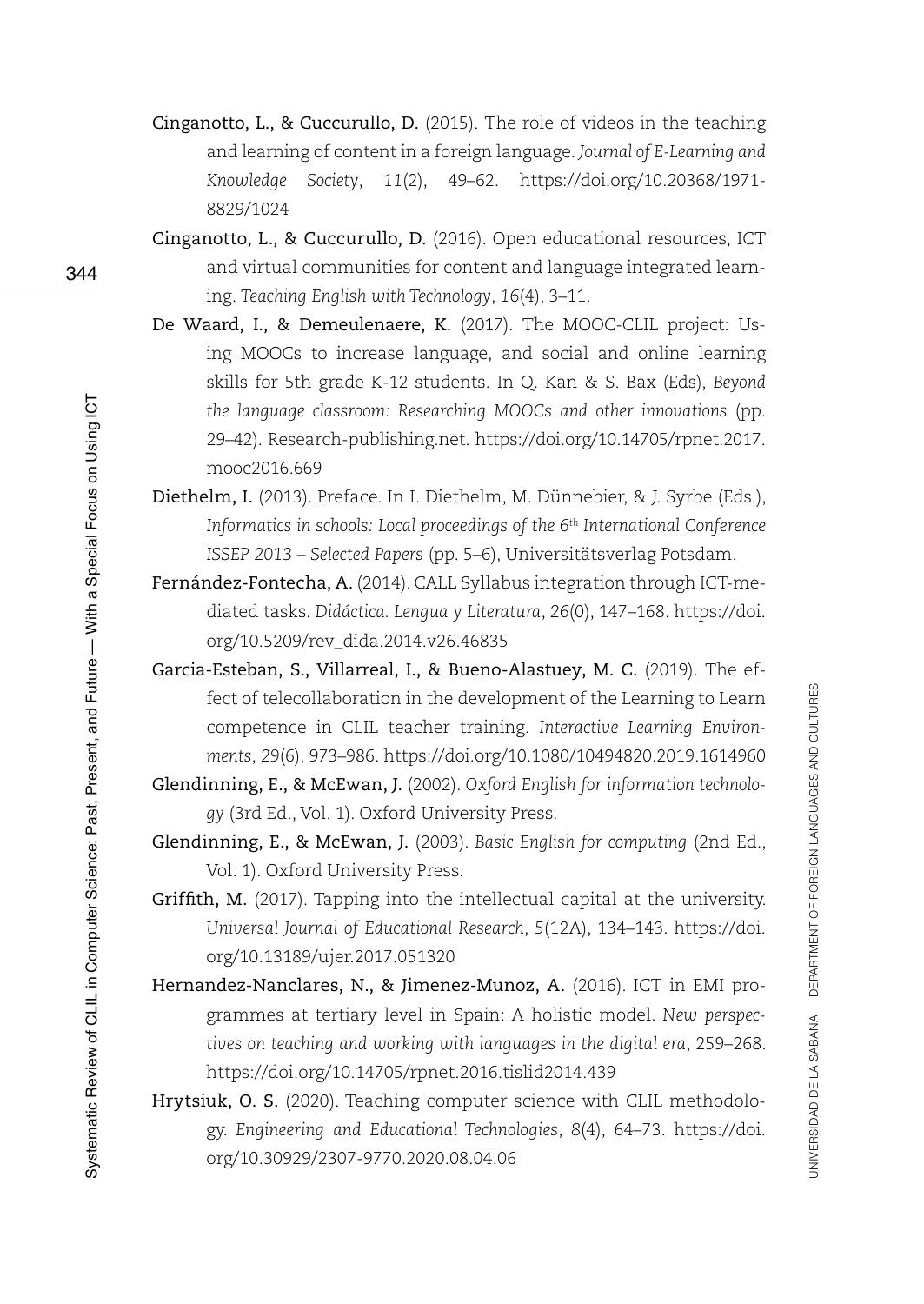- Krajka, J., Mozejko, Z. P., & Gadomska, A. (2016). CLIL instruction in online interactive multimedia: A case study of Polish middle school learners of English. *International Journal of Continuing Engineering Education and Life Long Learning*, *26*(2), 168–182. [https://doi.org/10.1504/](https://doi.org/10.1504/IJCEELL.2016.076013) [IJCEELL.2016.076013](https://doi.org/10.1504/IJCEELL.2016.076013)
- Leto, E. (2017). eCLIL Approach. In Pixel, *Conference Proceedings. ICT for Language Learning. 10th Edition* (pp. 1–5). Libreriauniversitaria.it.
- Liberati, A., Altman, D. G., Tetzlaff, J., Mulrow, C., Gotzsche, P. C., Ioannidis, J. P. A., Clarke, M., Devereaux, P. J., Kleijnen, J., & Moher, D. (2009). The PRISMA statement for reporting systematic reviews and meta-analyses of studies that evaluate healthcare interventions: explanation and elaboration. *Journal of Clinical Epidemiology*, *62*(10), e1–e34.<https://doi.org/10.1016/j.jclinepi.2009.06.006>
- López-Pérez, M. & Malagón, C. (2017). Creating materials with ICT for CLIL lessons: A didactic proposal. *Procedia – Social and Behavioral Sciences*, *237*, 633–637.<https://doi.org/10.1016/j.sbspro.2017.02.029>
- Marenco-Domínguez, J. M. (2017). Peer-tutoring to foster spoken fluency in computer-mediated tasks. *Latin American Journal of Content and Language Integrated Learning*, 10(2), 271-296. [https://doi.org/10.5294/](https://doi.org/10.5294/laclil.2017.10.2.5) [laclil.2017.10.2.5](https://doi.org/10.5294/laclil.2017.10.2.5)
- Marsh, D. (2012). *Content and Language Integrated Learning (CLIL). A development trajectory*. Universidad de Córdoba, Servicio de Publicaciones.
- Merino Villar, J. A. (2011). Collaborative writing in the CLIL classroom: Learning through Wikis. *PublicacionesDidacticas*, *3*(11), 75–78.
- Navarro-Pablo, M., López-Gándara, Y., & García-Jiménez, E. (2019). The use of digital resources and materials in and outside the bilingual classroom. *Comunicar*, *27*(59), 83–93. <https://doi.org/10.3916/C59-2019-08>
- Nouri, J., Zhang, L., Mannila, L., & Norén, E. (2019). Development of computational thinking, digital competence and 21st century skills when learning programming in K-9. *Education Inquiry*, *11*(1), 1–17. <https://doi.org/10.1080/20004508.2019.1627844>
- Nunan, D. (2010). Technology supports for second language learning. In P. Peterson, E. Baker, & B. McGaw (Eds.), *International encyclopedia of education* (pp. 204–210). Elsevier. [https://doi.org/10.1016/B978-0-08-](https://doi.org/10.1016/B978-0-08-044894-7.00730-2) [044894-7.00730-2](https://doi.org/10.1016/B978-0-08-044894-7.00730-2)
- Ó Dónaill, C., & Gimeno-Sanz, A. (2013). Tools for CLIL teachers. *The Euro-CALL Review*, *21*(2), 56–63.<https://doi.org/10.4995/eurocall.2013.9791>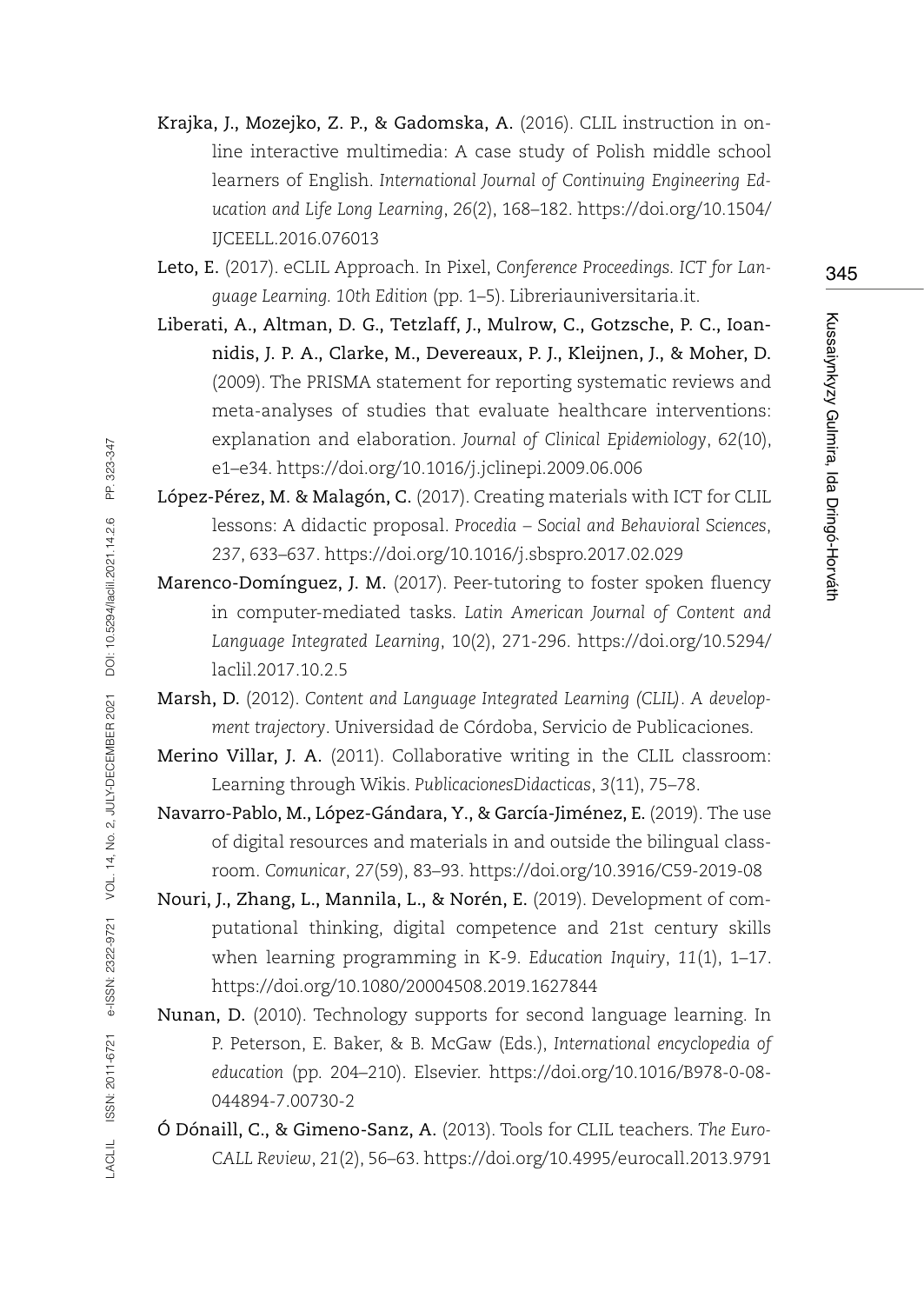- O'Dowd, R. (2018). Innovations and challenges in using online communication technologies in CLIL. *Theory into Practice*, *57*(3), 232–240. [https://](https://doi.org/10.1080/00405841.2018.1484039) [doi.org/10.1080/00405841.2018.1484039](https://doi.org/10.1080/00405841.2018.1484039)
- Pahlevan-Sharif, S., Mura, P., & Wijesinghe, S. N. (2019). A systematic review of systematic reviews in tourism. *Journal of Hospitality and Tourism Management*, *39*, 158–165.<https://doi.org/10.1016/j.jhtm.2019.04.001>
- Paliwoda-Pekosz, G., & Stal, J. (2015). ICT in supporting content and language integrated learning: Experience from Poland. *Information Technology for Development*, *21*(3), 403–425. [https://doi.org/10.1080/026811](https://doi.org/10.1080/02681102.2014.1003521) [02.2014.1003521](https://doi.org/10.1080/02681102.2014.1003521)
- Pérez-Cañado, M. L. (2012). CLIL research in Europe: Past, present, and future. *International Journal of Bilingual Education and Bilingualism*, *15*(3), 315–341. <https://doi.org/10.1080/13670050.2011.630064>
- Puspitasari, E. (2020). Mind mapping in CLIL: How it facilitates students' reading comprehension. *Journal of English Education and Teaching*, *4*(2), 154–169. <https://doi.org/10.33369/jeet.4.2.154-169>
- Schietroma, E. (2019). Innovative STEM lessons, CLIL and ICT in multicultural classes. *Journal of E-Learning and Knowledge Society*, *15*(1), 183– 193.<https://doi.org/10.20368/1971-8829/1587>
- Stehle, S. M., & Peters-Burton, E. E. (2019). Developing student 21st Century skills in selected exemplary inclusive STEM high schools. *International Journal of STEM Education*, *6*(1), 1–15. [https://doi.org/10.1186/](https://doi.org/10.1186/s40594-019-0192-1) [s40594-019-0192-1](https://doi.org/10.1186/s40594-019-0192-1)
- Tikhonenko, S., & Pereira, C. (2018). Informatics education in Europe: Institutions, degrees, students, positions, salaries. Key Data 2012-2017. Informatics Europe. [https://www.informatics-europe.org/images/](https://www.informatics-europe.org/images/documents/informatics-education-europe-data-2008-2012.pdf) [documents/informatics-education-europe-data-2008-2012.pdf](https://www.informatics-europe.org/images/documents/informatics-education-europe-data-2008-2012.pdf)

Veselá, K. (2012). *Teaching ESP in new environments (CA-CLIL)*. ASPA.

- Vukadin, D. M., & Markovic, S. N. (2019). Developing 21st Century skills through theme-based instruction and by applying multiple intelligence theory: Teacher competencies. УЗДАНИЦА, *16*(2), 235–251. <https://doi.org/10.13140/RG.2.2.27998.66883>
- Weise, M. (2013). A model for teaching informatics to German secondary school students in English-language bilingual education. In I. Diethelm, M. Dünnebier, & J. Syrbe (Eds.), *Informatics in schools: Local proceedings of the 6th International Conference ISSEP 2013 – Selected Papers*  (pp. 127–137), Universitätsverlag Potsdam.

346